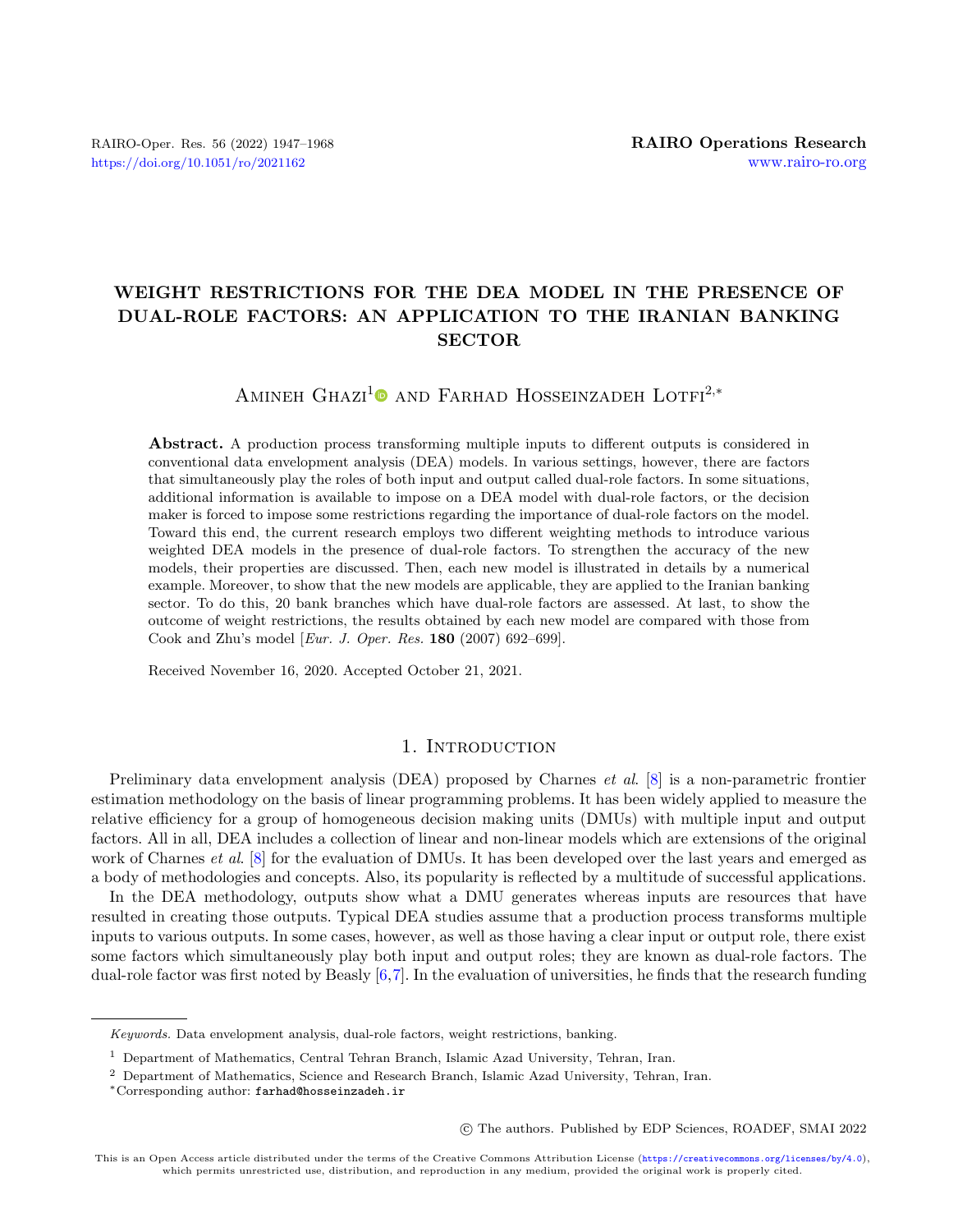is a resource, an input factor, and is a performance criterion which strengthens the university's performance, an output factor. Another example for factors which simultaneously play both input and output roles is trainees in organizations, like nurses and doctoral students in hospitals. Trainees are staff in a study for the evaluation of hospitals, hence, they are inputs; on the other hand, they obviously are output factors in evaluations.

Assessing DMUs with dual-role factors, and consequently, specifying the role of dual-role factors were conducted from different perspective. A substantial body of previous DEA research indicates that there exist a considerable number of papers published in this area; some of which are briefly reviewed as follows. Cook et al. [\[14\]](#page-20-3) developed a linear programming problem to evaluate DMUs having a dual-role factor barring input and output factors. Also, they determined the dual-role factor status, whenever possible. In modelling, they assumed that the dual-role factor behaves like a non-discretionary input. Cook and Zhu [\[12\]](#page-20-4) suggested two mixed integer linear programming problems to acquire the efficiency score of DMUs having L dual-role factors  $(L \geq 1)$ , and to characterize the status of each dual-role factor. Drawing upon the DEA model proposed by Cook et al. [\[14\]](#page-20-3), Farzipoor Saen [\[16\]](#page-20-5) presented the supplier selection process through a DEA model in the presence of dualrole factors allowing the incorporation of decision maker's preferences on input/output factors. In contrast to the previous DEA models mentioned based on the multiplier form, Amirteimoori and Emrouznejad [\[2\]](#page-20-6) and Amirteimoori et al. [\[3\]](#page-20-7) suggested mixed integer linear programming problems, in the envelopment form, to calculate the efficiency score of DMUs having dual-role factors, and to specify the status of dual-role factors. In 2014, Chen  $[11]$  expanded the work of Cook *et al.*  $[14]$  to incorporate dual-role factors in DEA models. To do so, he [\[11\]](#page-20-8) considered two individual production processes acting together by summarizing the intuitive thinking. Toloo et al. [\[33\]](#page-21-0) developed mixed integer linear programming problems in the presence of imprecise dual-role factors. Also, they proposed a structure to calculate an optimal reallocation model for dual-role factors among all DMUs. Su and Sun [\[31\]](#page-21-1) suggested a network DEA model which includes undesirable outputs and dual-role factors. They calculated the optimistic and pessimistic efficiency scores, and ranked DMUs by computing the overall performance measures. Noveiri et al. [\[19\]](#page-20-9) developed an alternative DEA approach to incorporate dual-role factors in the production process. In estimating the efficiency of each DMU by their model, a dual-role factor can simultaneously take both input and output roles, but in the previous DEA models, after the evaluation, a dual-role factor can only take one role. Toloo et al. [\[35\]](#page-21-2) presented DEA models in the presence of dual-role factors for the interval data. The formulated models are a pair of mixed binary linear programming problems to calculate the relative efficiencies in the interval forms. Also, they suggested a stepwise procedure to specify the status of each dual-role factor. Moreover, Toloo et al. [\[34\]](#page-21-3) indicated that the epsilon-free classifier models in the presence of dual-role factors may lead to unacceptable results. Hence, they presented a pair of multiplier and envelopment epsilon-based classifier models. In addition, an approach was developed to find a suitable value for the epsilon in the proposed models.

In the multiplier form of conventional DEA models, in some cases, there exists additional information regarding the structure of factors leading to adding conditions to the model as weight constraints, apart from nonnegativity weights. On the other hand, a popular way to prevent uncommon weights in the conventional DEA models is to imposing weight restrictions [\[1,](#page-20-10) [22\]](#page-21-4). Weight restrictions represent value judgements incorporated in the form of additional constraints on input and output weights within conventional DEA models. These constraints reduce the flexibility of weights and typically improve the discrimination of models [\[1,](#page-20-10)[13,](#page-20-11)[20,](#page-21-5)[26,](#page-21-6)[29\]](#page-21-7). Several reasons motivating the application of weight restrictions in the DEA methodology were mentioned in the work of Allen *et al.* [\[1\]](#page-20-10). From the technology perspective, the incorporation of additional weight restrictions in multiplier DEA models results in the expansion of the production possibility set (PPS) [\[17,](#page-20-12) [23,](#page-21-8) [27,](#page-21-9) [28\]](#page-21-10). It is obvious that the shift of the production frontier away from DMUs fails to increase the efficiency scores which results in failure to recognize efficient DMUs. In the literature of the DEA methodology, there are different types of inserting additional homogeneous and non-homogeneous weight restrictions. Often, applying weight restrictions to models may result in infeasibility and may not calculate the relative efficiency score of DMUs; they are well-known drawbacks in restricting weights for DEA models [\[21,](#page-21-11) [24,](#page-21-12) [25,](#page-21-13) [32\]](#page-21-14).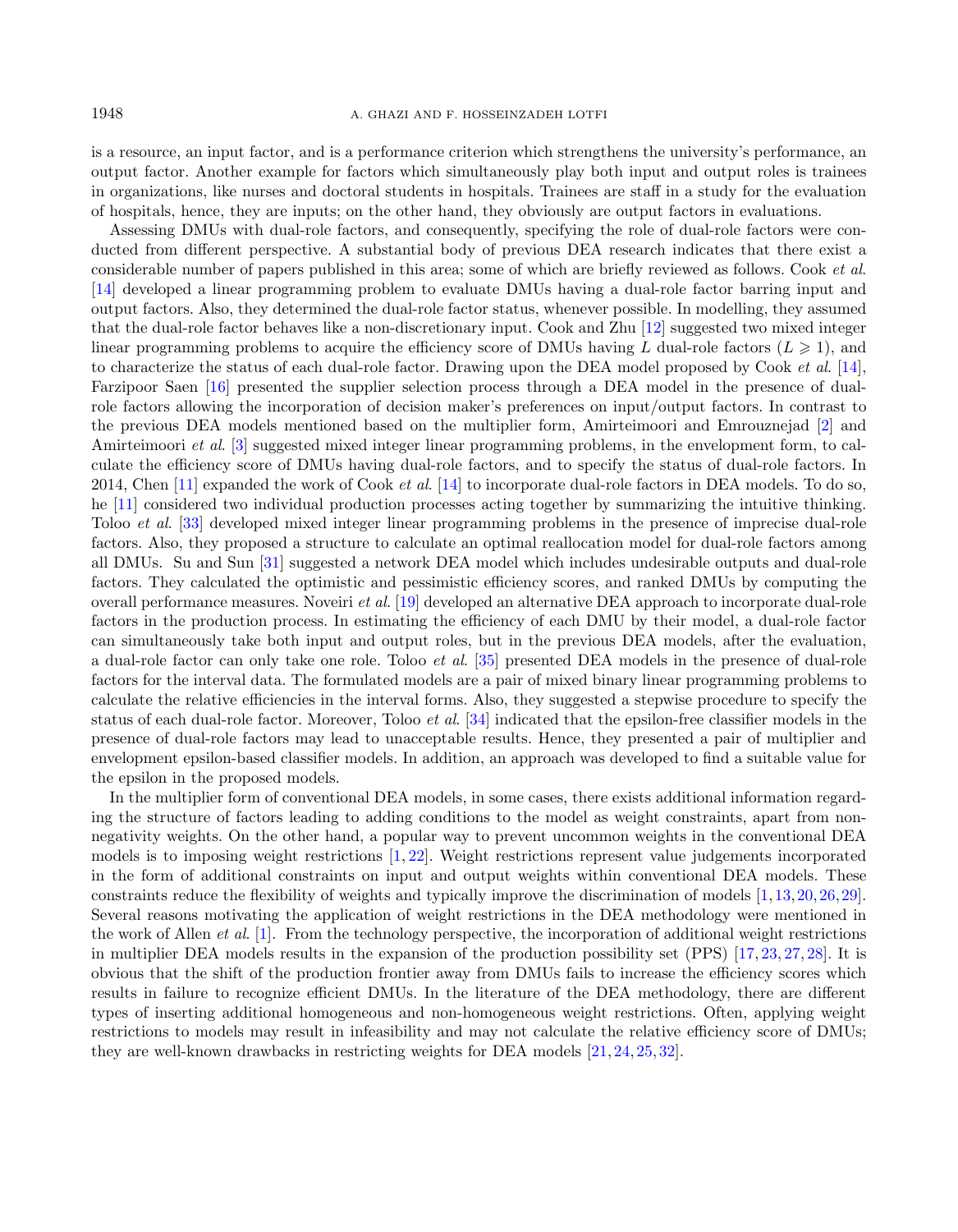There are a wide range of methods for weighting the conventional DEA models. In 1997, Allen *et al.* [\[1\]](#page-20-10) classified most of the weighting methods in the three categories, direct restrictions on the weights, adjusting the observed input-output levels to capture value judgements, and restricting the virtual inputs and outputs. Two weighting methods used in the current study are "virtual weight restrictions" and "cone-ratio"; they belong to the third and second categories. In what follows, these two methods are briefly reviewed. In the virtual weight restrictions method, except the restriction of actual DEA weights, non-negativity weights, the proportion of the total virtual inputs/outputs of a DMU devoted to a virtual input/output is restricted in a distance. Also, the decision maker sets appropriate bounds in the range between 0 and 1. The virtual weight restrictions can be formed for all DMUs, the assessed DMU, or the average unit. A preliminary work on the use of restricting virtual input/output weights within the conventional DEA model was undertaken by Wong and Beasley [\[36\]](#page-21-15). In addition to the virtual weight restrictions method, the cone-ratio method lends itself to a variety of additional uses in restricting weights. This weighting method is based on applying polyhedral cones for weights which results in artificial data. Using the cone-ratio method, Charnes *et al.* [\[9\]](#page-20-13) ( $C^2WH$ ) provided definitions of efficiency over the conventional DEA model whose data are insufficient to capture restrictions which should be involved. Furthermore, Charnes *et al.* [\[10\]](#page-20-14) applied this restricting method to assess commercial banks. It should be noted that these two weighting methods are different, and have various aims in weighting.

The model with the dual-role factors proposed by Cook and Zhu [\[12\]](#page-20-4) overestimates the relative efficiency of DMUs because it obtains an optimal set of weights for input, output, and dual-role factors to represent the assessed DMU in the best light in comparison to all the other DMUs. Now, the difficulty for flexibility of weights is resolved by weight restrictions. In recent studies, weight restrictions represent value judgements on only input and output weights in a multiplier model; however, there does not exist any additional weight constraint on a DEA model as for restricting weights of dual-role factors, even the DEA model weighted by Farzipoor Saen [\[16\]](#page-20-5). To fill this gap, the current paper establishes how the virtual weight restrictions and cone-ratio methods are separately employed for restricting input, output, and dual-role factor weights within the DEA model presented by Cook and Zhu [\[12\]](#page-20-4). Consequently, two different weighted DEA models are formed for assessing DMUs having dual-role factors apart from input and output factors. Then, for confirming the newly proposed models, their properties are discussed and illustrated by simple examples. It should be noted that the two newly weighted DEA models are not comparable, they are non-equivalent with different aims. Given that the importance of the banking industry in the economy of each country, an application to a data set of 20 bank branches is offered. In these bank branches, in addition to input and output factors, there exist factors playing simultaneously both input and output roles. Hence, we employ the new weighting models to control the flexibility of weights for input, output, and dual-role factors.

The current paper proceeds as follows. In Section [2,](#page-2-0) a brief review on the previous DEA models used in this study is accomplished. Section [3](#page-4-0) proposes two different weighted DEA models in the presence of dual-role factors. They are constructed based on the two weighting DEA methods, virtual weight restrictions and coneratio. Section [4](#page-13-0) illustrates the proposed models by the two numerical examples. Then, the applicability of the new models is discussed by a real data set of 20 Iranian bank branches. At last, conclusion and future research directions are discussed in Section [5.](#page-20-15)

## 2. Preliminaries

<span id="page-2-0"></span>In this section, the preliminary DEA models applied within Section [3](#page-4-0) are reviewed in two subsections. First, DEA models with weight restrictions presented by Wong and Beasley [\[36\]](#page-21-15) and Charnes *et al.* [\[9\]](#page-20-13) ( $C^2WH$ ) are summarized. Then, the DEA model developed by Cook and Zhu [\[12\]](#page-20-4) for the evaluation of DMUs in the presence of dual-role factors is briefly presented.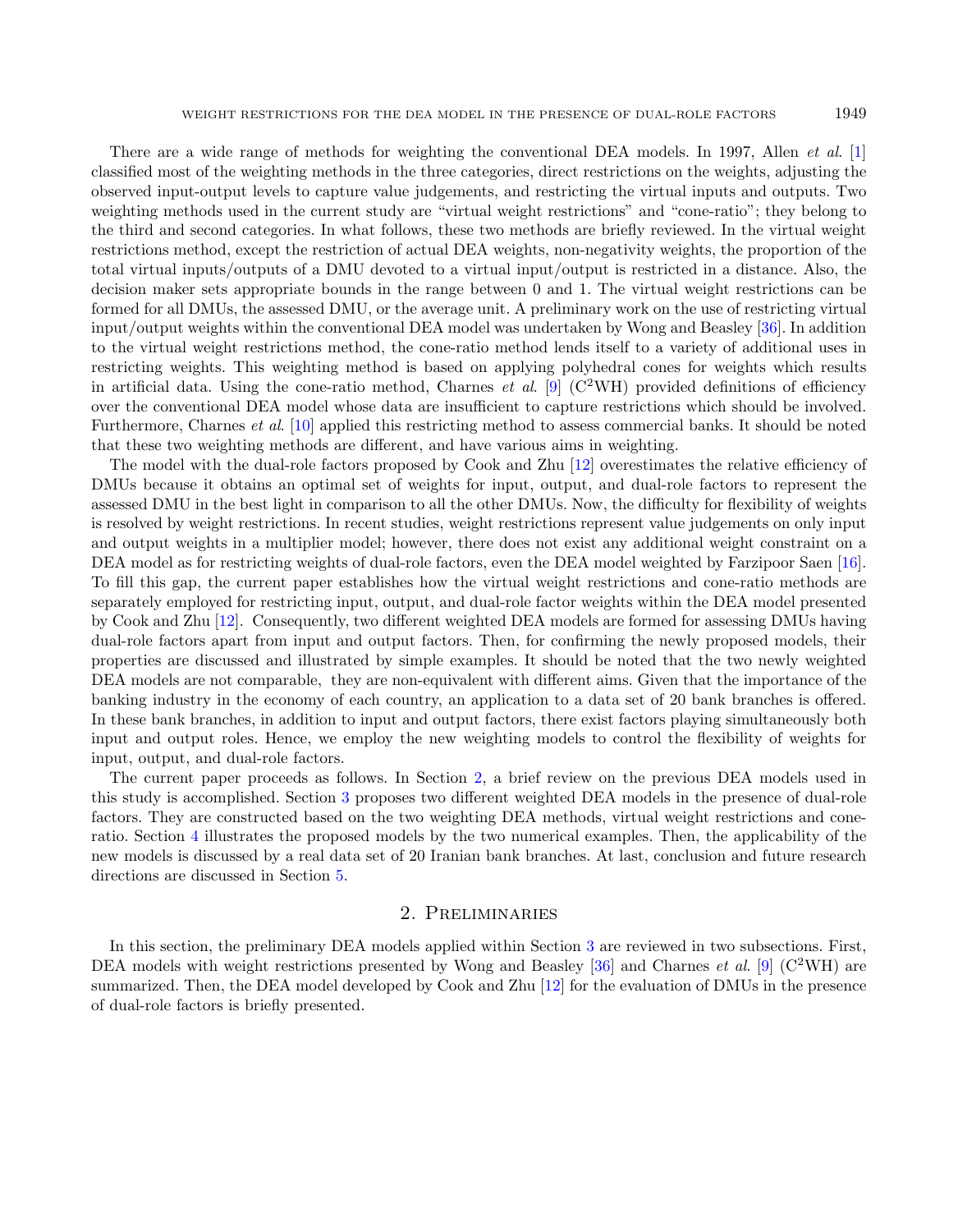## <span id="page-3-0"></span>2.1. The weighted DEA models

Assume there exist  $n$  DMUs each of which consumes  $m$  inputs to produce  $s$  outputs. The *i*th input and the rth output of DMU<sub>i</sub>  $(j = 1, ..., n)$  are respectively denoted as  $x_{ij}$   $(i = 1, ..., m)$  and  $y_{rj}$   $(r = 1, ..., s)$ . Without loss of generality, let  $\text{DMU}_o$   $(o \in \{1, ..., n\})$  be the DMU assessed.

Wong and Beasley [\[36\]](#page-21-15) suggested the application of restricting virtual inputs and outputs on the conventional CCR DEA model in the multiplier form presented by Charnes et al. [\[8\]](#page-20-0). To do this, except restricting the actual DEA weights, non-negativity weights, the proportion of the total virtual outputs of a unit devoted to the rth virtual output is restricted to the range between  $[\underline{U}_r, U_r]$   $(r = 1, \ldots, s)$ . The decision maker sets  $\underline{U}_r$  and  $U_r$  as suitable lower and upper bounds for the importance of the virtual output r normalized  $(0 \leqslant \underline{U}_r \leqslant \overline{U}_r \leqslant 1)$ . In the mathematical term, the restriction on the rth virtual output takes the form  $\underline{U}_r \leq \frac{u_r y_{ra}}{\sum_{r=1}^s u_r y_{ra}} \leq \overline{U}_r$  where  $u_r y_{ra}$ and  $\sum_{r=1}^{s} u_r y_{ra}$  respectively represent the virtual output r and the total virtual outputs for the average unit  $(x_{1a},\ldots,x_{ma},y_{1a},\ldots,y_{sa})=\left(\sum_{j=1}^n\frac{x_{1j}}{n},\ldots,\sum_{j=1}^n\frac{x_{mj}}{n},\sum_{j=1}^n\frac{y_{1j}}{n},\ldots,\sum_{j=1}^n\frac{y_{sj}}{n}\right)$ . A similar restriction can be imposed on the th input as well. By considering the above-mentioned virtual weight restrictions to the average unit,  $m + s$  additional weighting constraints can be added to the conventional CCR DEA model in the multiplier form. Hence, the DEA model constructed by restricting the virtual weights is as follows [\[1,](#page-20-10) [36\]](#page-21-15):

$$
\begin{aligned}\n\text{Max} \quad & \frac{\sum_{r=1}^{s} u_r y_{ro}}{\sum_{i=1}^{m} v_i x_{io}} \\
\text{s.t.} \quad & \frac{\sum_{r=1}^{s} u_r y_{rj}}{\sum_{i=1}^{m} v_i x_{ij}} \leqslant 1, \qquad j = 1, \dots, n, \\
& \frac{V_i}{\sum_{i=1}^{m} v_i x_{ia}} \leqslant \overline{V}_i, \qquad i = 1, \dots, m, \\
& \frac{U_r}{\sum_{r=1}^{s} u_r y_{ra}} \leqslant \overline{U}_r \qquad r = 1, \dots, s, \\
& v_i \geqslant 0, \qquad i = 1, \dots, m, \\
& u_r \geqslant 0, \qquad i = 1, \dots, m, \\
& u_r \geqslant 0, \qquad r = 1, \dots, s.\n\end{aligned} \tag{2.1}
$$

Also, in the virtual weight restrictions method, the under evaluation DMU or DMU<sub>j</sub>  $(j = 1, ..., n)$  can be used rather than the average unit. For computational reasons, the average unit is generally used in this weighting method [\[36\]](#page-21-15).

For distributing more general conditions imposing restrictions on the weights of input and output factors, the conventional CCR DEA model was generalized by Charnes *et al.* [\[9\]](#page-20-13) ( $C<sup>2</sup>WH$ ) known as the cone-ratio CCR DEA model. For formulating the preliminary cone-ratio CCR DEA model, the feasible regions of decision space for the input and output weights are supposed within the polyhedral convex cones  $V$  and  $U$  spanned by  $k1$  and  $k2$ admissible non-negative direction vectors  $a_h \in \mathbb{R}^m$   $(h = 1, \ldots, k\mathbb{1})$  and  $b_p \in \mathbb{R}^s$   $(p = 1, \ldots, k\mathbb{2})$ , respectively. By adding these cones to the conventional CCR DEA model and after doing some transformations, the cone-ratio CCR DEA model is acquired as follows [\[9,](#page-20-13) [10\]](#page-20-14):

$$
\begin{aligned}\n\text{Max} \quad & \sum_{p=1}^{k2} \beta_p \overline{y}_{po} \\
\text{s.t.} \quad & \sum_{h=1}^{k1} \alpha_h \overline{x}_{ho} = 1, \\
& \sum_{p=1}^{k2} \beta_p \overline{y}_{pj} - \sum_{h=1}^{k1} \alpha_h \overline{x}_{hj} \leq 0, \qquad j = 1, \dots, n, \\
& \alpha_h \geq 0, \qquad \qquad h = 1, \dots, k1,\n\end{aligned}
$$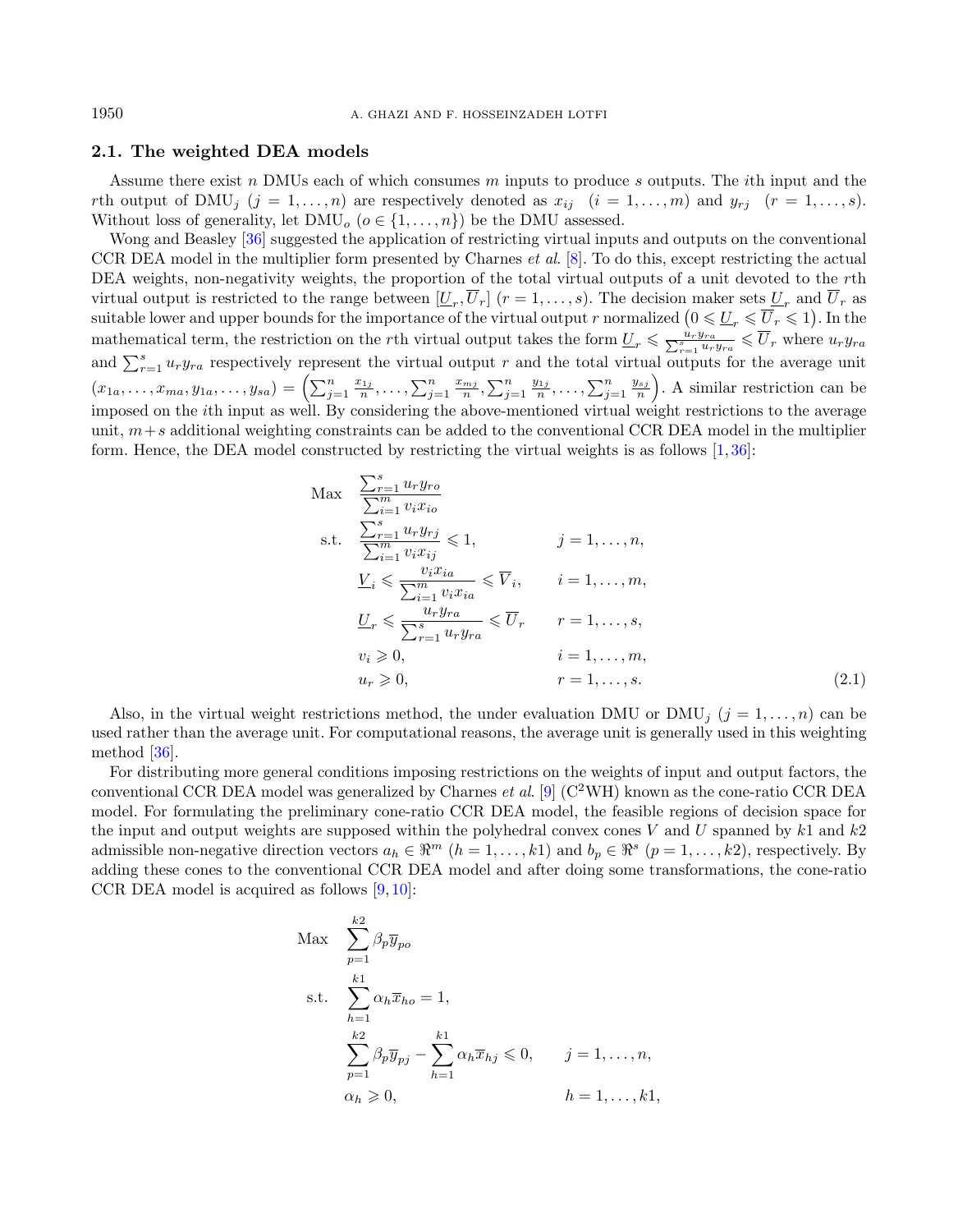<span id="page-4-1"></span>
$$
\beta_p \geqslant 0, \qquad p = 1, \dots, k2, \tag{2.2}
$$

where  $\bar{x}_{hj} = \sum_{i=1}^{m} a_{hi} x_{ij}$   $(h = 1, ..., k1)$  and  $\bar{y}_{pj} = \sum_{r=1}^{s} b_{pr} y_{rj}$   $(p = 1, ..., k2)$  are respectively the artificial input and output data sets for  $\text{DMU}_j$   $(j = 1, ..., n)$  obtained by the k1 and k2 admissible non-negative direction vectors. Also,  $\alpha_h$  and  $\beta_p$  are respectively the importance of the hth and the pth artificial input and output generated by the cone-ratio method. Essentially, the process of constructing the weighted DEA model by the cone-ratio method generates artificial input and output data sets in  $\mathbb{R}^{k_1}$  and  $\mathbb{R}^{k_2}$ .

## <span id="page-4-2"></span>2.2. The DEA model in the presence of dual-role factors

In traditional DEA models, each factor explicitly plays one of the roles of input or output. Still, some factors in several applications can simultaneously play both input and output roles; they are known as dual-role factors. In addition to the notations mentioned in the previous subsection, here, consider L dual-role factors  $w_{li}$   $(l = 1, \ldots, L, j = 1, \ldots, n)$ . To evaluate  $\text{DMU}_o$  having dual-role factors apart from input and output factors, Cook and Zhu [\[12\]](#page-20-4) developed the following mixed integer linear programming problem,

$$
\max \sum_{r=1}^{s} u_r y_{ro} + \sum_{l=1}^{L} \delta_l w_{lo}
$$
\n  
\ns.t. 
$$
\sum_{i=1}^{m} v_i x_{io} + \sum_{l=1}^{L} \gamma_l w_{lo} - \sum_{l=1}^{L} \delta_l w_{lo} = 1,
$$
\n
$$
\sum_{r=1}^{s} u_r y_{rj} + 2 \sum_{l=1}^{L} \delta_l w_{lj} - \sum_{i=1}^{m} v_i x_{ij} - \sum_{l=1}^{L} \gamma_l w_{lj} \leq 0, \quad j = 1, ..., n,
$$
\n
$$
0 \leq \delta_l \leq M d_l, \quad l = 1, ..., L,
$$
\n
$$
\delta_l \leq \gamma_l \leq \delta_l + M(1 - d_l), \quad l = 1, ..., L,
$$
\n
$$
d_l \in \{0, 1\}, \quad l = 1, ..., L,
$$
\n
$$
\delta_l, \gamma_l \geq 0, \quad l = 1, ..., L,
$$
\n
$$
v_i \geq 0, \quad i = 1, ..., m,
$$
\n
$$
u_r \geq 0, \quad r = 1, ..., s.
$$
\n(2.3)

Model  $(2.3)$  is solved for each DMU to acquire the efficiency score and to detect the status of  $L$  dual-role factors. The binary variable  $d_l$   $(l \in \{1, ..., L\})$  takes the value 0 or 1 in which  $d_l = 0/d_l = 1$  determines that the lth dual-role factor behaves as an input/output factor. After assessing all DMUs,  $L$  sets including  $n$  optimal values 0 and/or 1 are characterized. In the *l*th set  $(l \in \{1, \ldots, L\})$ , providing that the number of 0 is more than the number of 1, all DMUs accept the input role for the th dual-role factor, otherwise, the output role. Finally, the  $L$  sets gained by Model  $(2.3)$  specify the status of all the dual-role factors. In the case that the numbers of obtained 0 and 1 for the th set are equal, Model [\(2.3\)](#page-4-1) cannot specify the status of the th dual-role factor.

## 3. The proposed DEA models

<span id="page-4-0"></span>Consider each DMU<sub>j</sub> consumes m inputs  $x_{ij}$  ( $i = 1, ..., m, j = 1, ..., n$ ) to produce s outputs  $y_{rj}$  ( $r =$  $1, \ldots, s, j = 1, \ldots, n$ , and has L dual-role factors  $w_{lj}$   $(l = 1, \ldots, L, j = 1, \ldots, n)$  which simultaneously play both input and output roles. Furthermore,  $\text{DMU}_o$  is assumed as the under evaluation DMU.

It is well-known that the model proposed by Cook and Zhu [\[12\]](#page-20-4) in the presence of dual-role factors fails to have any additional weight restriction. On the other hand, there exist many weighted models in the DEA methodology but none of them restricts dual-role factor weights, even the one proposed by Farzipoor Saen [\[16\]](#page-20-5) restricted only weights of input/output factors in evaluating DMUs having dual-role factors. Hence, his work [\[16\]](#page-20-5) does not have any contribution to controlling weights of dual-role factors. Previous studies in the literature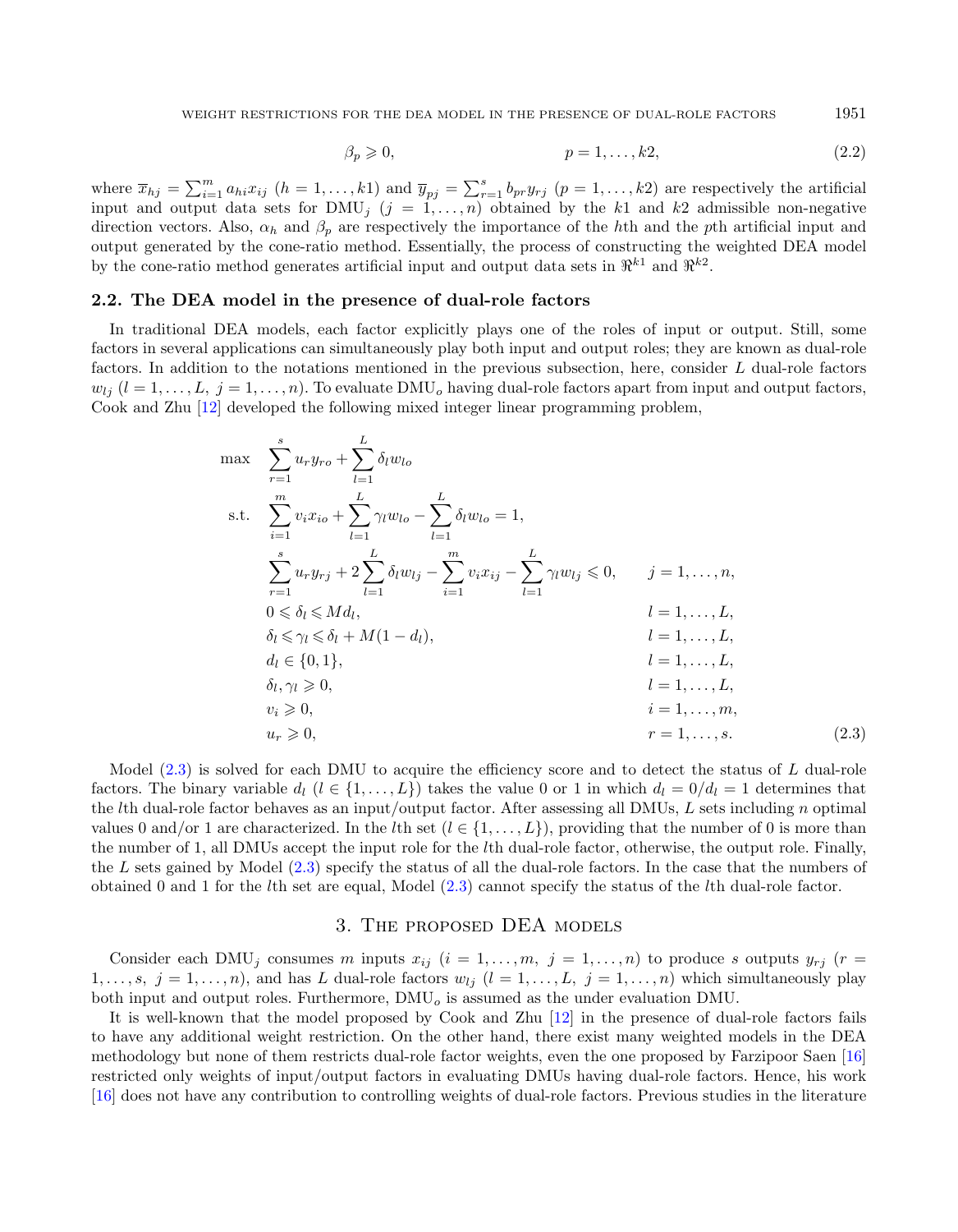have reported that most of developments for the evaluation of DMUs in the presence of dual-role factors were followed by an extension of applications without challenging the fundamental basis of the DEA methodology like the flexibility in selecting weights of dual-role factors. To fill this gap, the current study makes noteworthy contributions to restrict additional weighting constraints to the all factors, even dual-role, by the two different methods, virtual weight restrictions and cone-ratio. Consequently, these weighting methods lead to construct two different weighted DEA models in the presence of dual-role factors.

#### <span id="page-5-0"></span>3.1. The virtual weighted DEA model in the presence of dual-role factors

This subsection proposes an extension of the virtual weight restrictions method for weighting the DEA model with dual-role factors developed by Cook and Zhu [\[12\]](#page-20-4). By an inspiration of the additional weight restrictions in Section [2.1,](#page-3-0) here, the virtual weighting constraints of the average unit, apart from  $m$  inputs and s outputs, for  $L$  dual-role factors are newly constructed. The level of ith input, rth output, and lth dual-role factor for the average unit are respectively considered as  $x_{ia} = \sum_{j=1}^n \frac{x_{ij}}{n}$ ,  $y_{ra} = \sum_{j=1}^n \frac{y_{rj}}{n}$ , and  $w_{la} = \sum_{j=1}^{n} \frac{w_{lj}}{n}$ . Since each dual-role factor plays two roles, input and output, two weighting constraints are formed for each dual-role factor. The process of constructing them is as follows. For the average unit, the ratio of the *l*th virtual dual-role factor playing the input role  $((1 - d_l)\gamma_l w_{la})$  against the total virtual inputs  $\left(\sum_{i=1}^m v_i x_{ia} + \sum_{l=1}^L (1-d_l) \gamma_l w_{la}\right)$  should be between the lower bound  $\underline{V}_{1l}$  and the upper bound  $\overline{V}_{1l}$   $(l \in$  $\{1,\ldots,L\}$ . In a mathematical term, a virtual weighting constraint for the lth dual-role factor playing the input role is  $\underline{V}_{1l}(1-d_l) \leq \frac{(1-d_l)\gamma_l w_{la}}{\sum_{i=1}^m v_i x_{ia} + \sum_{l=1}^L (1-d_l)\gamma_l w_{la}} \leq \overline{V}_{1l}$   $(l \in \{1,\ldots,L\})$ . Similarly, a virtual weighting constraint for the *l*th dual-role factor whenever it plays the output role is formed as  $\underline{U}_{1l}d_l \leq \frac{d_l\gamma_l w_{la}}{\sum_{r=1}^s u_r y_{ra} + \sum_{l=1}^L d_l\gamma_l w_{la}} \leq \overline{U}_{1l}$  $(l \in \{1, \ldots, L\})$ . In addition to imposing the restrictions for weights of dual-role factors, virtual weighting constraints for weights of other factors, inputs and outputs, can be added to the new model constructed. Toward this end, the weighting constraints for the weights of input and output factors are respectively constructed as  $\underline{V}_{2i} \leq \frac{v_i x_{ia}}{\sum_{i=1}^m v_i x_{ia} + \sum_{l=1}^L (1-d_l)\gamma_l w_{la}} \leq \overline{V}_{2i}$   $(i = 1, ..., m)$  and  $\underline{U}_{2r} \leq \frac{u_r y_{ra}}{\sum_{r=1}^s u_r y_{ra} + \sum_{l=1}^L d_l \gamma_l w_{la}} \leq \overline{U}_{2r}$   $(r = 1, ..., s)$ . As regards the structure of these fractional weighting constraints, the lower bounds must be greater than or equal to zero and upper bounds must be less than or equal to unity. After all, these bounds are considered by the decision maker. These weighting constraints which are homogeneous can be added to the fractional DEA model presented by Cook and Zhu [\[12\]](#page-20-4). Hence, the fractional virtual weighted DEA model in the presence of dual-role factors is constructed as follows:

$$
\begin{aligned}\n\text{Max} \quad & \frac{\sum_{r=1}^{s} u_r y_{ro} + \sum_{l=1}^{L} d_l \gamma_l w_{lo}}{\sum_{i=1}^{m} v_i x_{io} + \sum_{l=1}^{L} (1 - d_l) \gamma_l w_{lo}} \\
\text{s.t.} \quad & \frac{\sum_{r=1}^{s} u_r y_{rj} + \sum_{l=1}^{L} d_l \gamma_l w_{lj}}{\sum_{i=1}^{m} v_i x_{ij} + \sum_{l=1}^{L} (1 - d_l) \gamma_l w_{lj}} \leq 1, \qquad j = 1, \dots, n \\
& V_{1l}(1 - d_l) \leq \frac{(1 - d_l) \gamma_l w_{la}}{\sum_{r=1}^{L} (1 - d_l) \gamma_l w_{la}} \leq \overline{V}_{1l}, \qquad l = 1, \dots, L, \quad (*)\n\end{aligned}
$$

$$
\underline{V}_{1l}(1-d_l) \leq \frac{(1-d_l)\gamma_l w_{la}}{\sum_{i=1}^m v_i x_{ia} + \sum_{l=1}^L (1-d_l)\gamma_l w_{la}} \leq \overline{V}_{1l}, \qquad l=1,\ldots,L, \quad (*)
$$

$$
\underline{U}_{1l}d_l \leqslant \frac{u_l \gamma_l w_{la}}{\sum_{r=1}^s u_r y_{ra} + \sum_{l=1}^L d_l \gamma_l w_{la}} \leqslant \overline{U}_{1l}, \qquad l = 1, ..., L, \quad (*)
$$
\n
$$
\underline{V}_{2i} \leqslant \frac{v_i x_{ia}}{\sum_{i=1}^m v_i x_{ia} + \sum_{l=1}^L (1 - d_l) \gamma_l w_{la}} \leqslant \overline{V}_{2i}, \qquad i = 1, ..., m,
$$
\n
$$
\underline{U}_{2r} \leqslant \frac{u_r y_{ra}}{\sum_{r=1}^s u_r y_{ra} + \sum_{l=1}^L d_l \gamma_l w_{la}} \leqslant \overline{U}_{2r}, \qquad r = 1, ..., s,
$$

$$
l = 1, \ldots, L,
$$
  
\n
$$
u_l \geq 0,
$$
  
\n
$$
u_r \geq 0,
$$
  
\n
$$
u_r \geq 0,
$$
  
\n
$$
i = 1, \ldots, m,
$$
  
\n
$$
r = 1, \ldots, s,
$$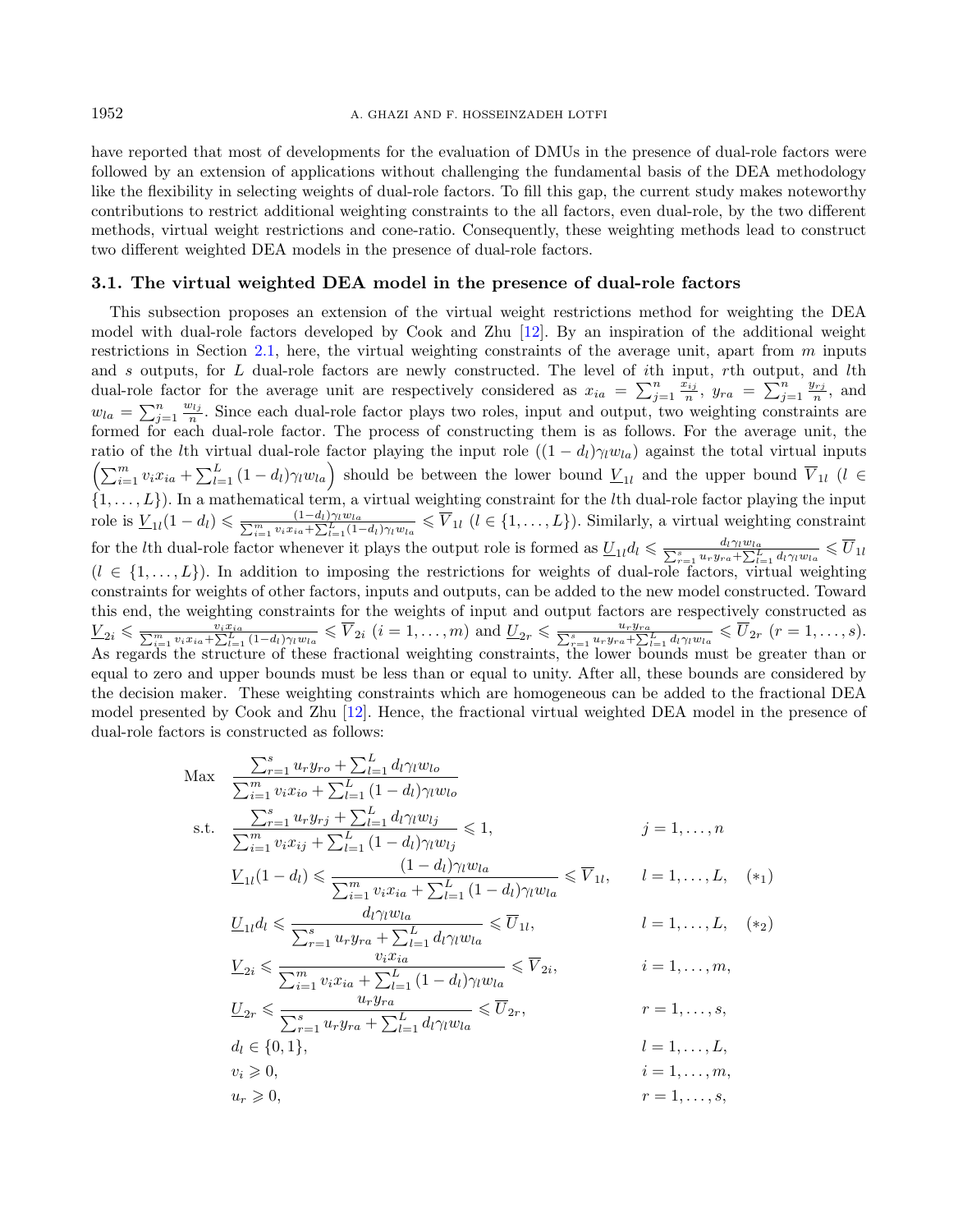WEIGHT RESTRICTIONS FOR THE DEA MODEL IN THE PRESENCE OF DUAL-ROLE FACTORS 1953

<span id="page-6-0"></span>
$$
\gamma_l \geqslant 0, \qquad l = 1, \dots, L. \tag{3.1}
$$

Controlling the contribution of each factor in the efficiency is the aim of this weighted DEA model. The average unit applied to restricting weights, all DMUs in the peer set comply with the virtual weight constraints. The reason is that the weights are not dependent on the observed input, output, and dual-role factor levels.

In Model [\(3.1\)](#page-6-0), the binary variable  $d_l$  ( $l \in \{1, \ldots, L\}$ ) implies that the lth dual-role factor takes either the input or output role. Its status is determined so that, taking into account the expert preferences, the relative efficiency score of the given DMU increases as much as possible. In the fractional virtual weighted DEA model  $(3.1)$ , if  $d_l = 0$ , the lth virtual weighting constraint in  $(*_1)$  will be active and the corresponded constraint in (\*2) will be redundant because in this case the lth dual-role factor plays the input role. Furthermore, if  $d_l = 1$ , the lth virtual weighting constraint in  $(*_2)$  will be active and the corresponded one in  $(*_1)$  will be redundant because in this case the  $l$ th dual-role factor plays the output role.

It is obvious that Model [\(3.1\)](#page-6-0) is non-linear. Some of its constraints can be linearized by the changing variables  $\delta_l = d_l \gamma_l$   $(l = 1, ..., L)$  and imposing the following constraints [\[12\]](#page-20-4):

$$
0 \leq \delta_l \leq M d_l, \qquad l = 1, \dots, L,
$$
  
\n
$$
\delta_l \leq \gamma_l \leq \delta_l + M(1 - d_l), \qquad l = 1, \dots, L.
$$
\n(3.2)

Yet, it is continuously non-linear. Now, the changing variables  $g_{li} = d_l v_i$   $(l = 1, ..., L, i = 1, ..., m)$ ,  $f_{lr} = d_l u_r$   $(l = 1, ..., L, r = 1, ..., s)$ ,  $q_{ll'} = d_l \delta_{l'}$ , and  $p_{ll'} = d_l \gamma_{l'}$   $(l = 1, ..., L, l' = 1, ..., L)$  by imposing the constraints

$$
0 \le g_{li} \le Md_l, \qquad l = 1, ..., L, \quad i = 1, ..., m,
$$
  
\n
$$
g_{li} \le v_i \le g_{li} + M(1 - d_l), \qquad l = 1, ..., L, \quad i = 1, ..., m,
$$
\n(3.3)

$$
0 \leqslant f_{lr} \leqslant M d_l, \qquad l = 1, \ldots, L, r = 1, \ldots, s,
$$

$$
f_{lr} \leq u_r \leq f_{lr} + M(1 - d_l), \qquad l = 1, ..., L, \ r = 1, ..., s,
$$
  
\n
$$
0 \leq q_{ll'} \leq M d_l, \qquad l = 1, ..., L, \ l' = 1, ..., L,
$$
\n(3.4)

$$
q_{ll'} \leq \delta_{l'} \leq q_{ll'} + M(1 - d_l), \qquad l = 1, \dots, L, \ l' = 1, \dots, L,
$$
\n(3.5)

and

$$
0 \leq p_{ll'} \leq M d_l, \qquad l = 1, ..., L, \quad l' = 1, ..., L, p_{ll'} \leq \gamma_{l'} \leq p_{ll'} + M(1 - d_l), \qquad l = 1, ..., L, \quad l' = 1, ..., L,
$$
 (3.6)

are utilized to the linearization. Given the above-mentioned changing variables and the variable transformation method([\[30\]](#page-21-16), pp. 340-341), Model [\(3.1\)](#page-6-0) is converted to the following mixed integer linear programming problem,

$$
\begin{aligned}\n\text{Max} \quad & \sum_{r=1}^{s} u_r y_{ro} + \sum_{l=1}^{L} \delta_l w_{lo} \\
\text{s.t.} \quad & \sum_{i=1}^{m} v_i x_{io} + \sum_{l=1}^{L} \gamma_l w_{lo} - \sum_{l=1}^{L} \delta_l w_{lo} = 1, \\
& \sum_{r=1}^{s} u_r y_{rj} + 2 \sum_{l=1}^{L} \delta_l w_{lj} - \sum_{i=1}^{m} v_i x_{ij} - \sum_{l=1}^{L} \gamma_l w_{lj} \leq 0, \\
& \sum_{l=1}^{L} \left( \sum_{i=1}^{m} v_i x_{ia} + \sum_{l=1}^{L} \gamma_l w_{la} - \sum_{l=1}^{L} \delta_l w_{la} \right)\n\end{aligned}
$$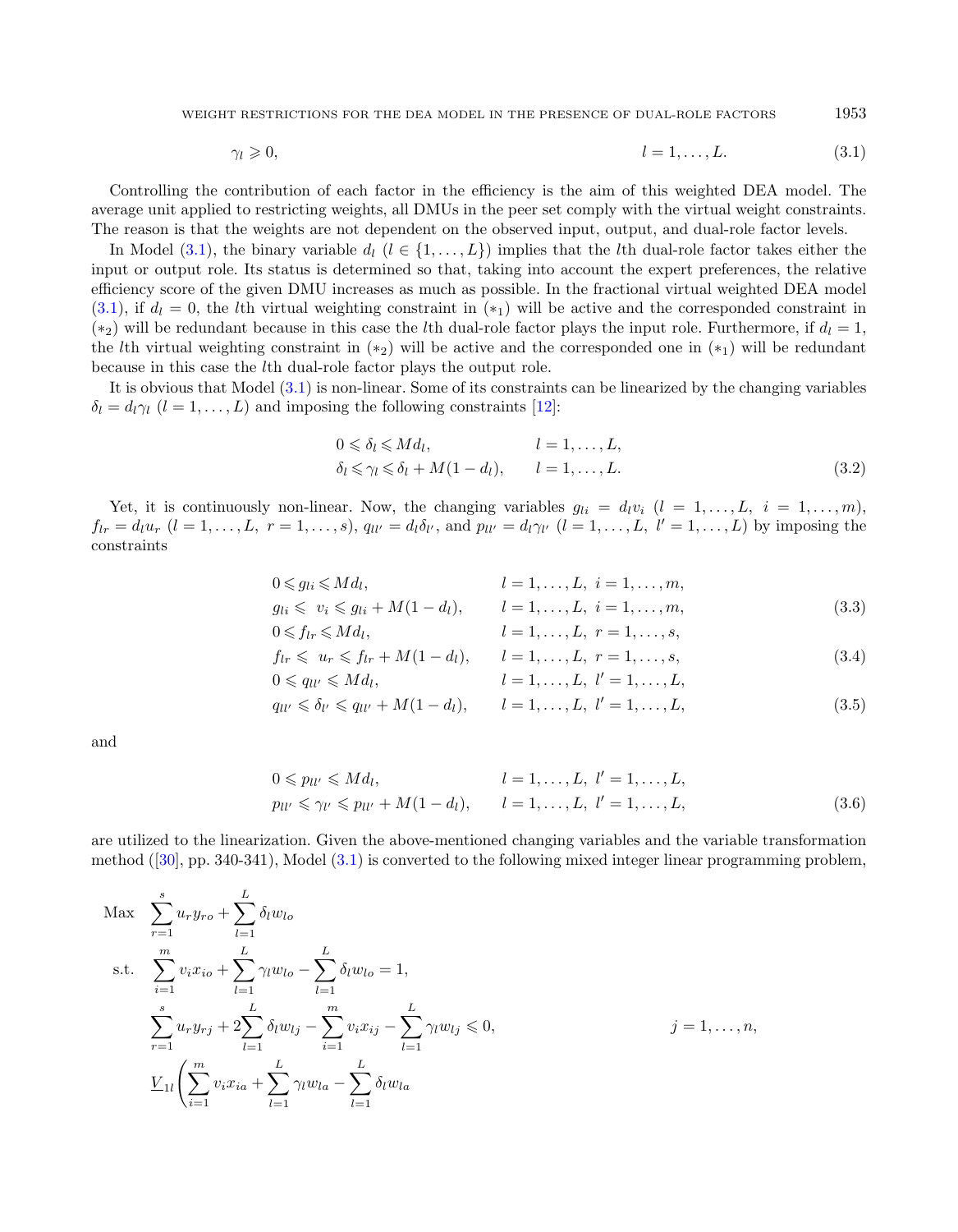<span id="page-7-0"></span>
$$
-\sum_{i=1}^{m} g_{li}x_{ia} - \sum_{l'=1}^{L} p_{ll'}w_{l'a} + \sum_{l'=1}^{L} q_{ll'}w_{l'a} \Big) \n\leq \gamma_l w_{la} - \delta_l w_{la} \leq \overline{V}_{1l} \Big( \sum_{i=1}^{m} v_i x_{ia} + \sum_{l=1}^{L} \gamma_l w_{la} - \sum_{l=1}^{L} \delta_l w_{la} \Big), \qquad l = 1, ..., L,
$$
\n
$$
\underbrace{U_{1l} \Big( \sum_{r=1}^{s} f_{lr} y_{ra} + \sum_{l'=1}^{L} q_{ll'}w_{l'a} \Big) \leq \delta_l w_{la} \leq \overline{U}_{1l} \Big( \sum_{r=1}^{s} u_r y_{ra} + \sum_{l=1}^{L} \delta_l w_{la} \Big), \qquad l = 1, ..., L,
$$
\n
$$
\sum_{2i} \Big( \sum_{i=1}^{m} v_i x_{ia} + \sum_{l=1}^{L} \gamma_l w_{la} - \sum_{l=1}^{L} \delta_l w_{la} \Big) \leq v_i x_{ia} \n\leq \overline{V}_{2i} \Big( \sum_{i=1}^{m} u_r y_{ra} + \sum_{l=1}^{L} \gamma_l w_{la} - \sum_{l=1}^{L} \delta_l w_{la} \Big), \qquad i = 1, ..., m,
$$
\n
$$
\underbrace{U_{2r} \Big( \sum_{i=1}^{s} u_r y_{ra} + \sum_{l=1}^{L} \delta_l w_{la} \Big) \leq u_r y_{ra} \leq \overline{U}_{2r} \Big( \sum_{r=1}^{s} u_r y_{ra} + \sum_{l=1}^{L} \delta_l w_{la} \Big), \qquad r = 1, ..., s,
$$
\n
$$
0 \leq \delta_l \leq M d_l, \qquad l = 1, ..., L, i = 1, ..., L,
$$
\n
$$
\delta_l \leq \gamma_l \leq \delta_l + M(1 - d_l), \qquad l = 1, ..., L, i = 1, ..., m,
$$
\n
$$
0 \leq g_{li} \leq M d_l, \qquad l = 1, ..., L, r = 1, ..., s,
$$
\n
$$
\delta_l \leq v_i \leq g_{li} + M(1 - d_l),
$$

In assessing DMU<sub>o</sub> by Model [\(3.7\)](#page-7-0),  $2^L$  expanded PPSs are constructed, there being L dual-role factors which play different roles, inputs and/or outputs. Then, one of them which gives the maximum efficiency score for DMU<sub>o</sub> is selected. The virtual weight restrictions are unlinked weight constraints as  $-P_{t_1}^T v \leq 0$  $(t_1 = 1, \ldots, T_1)$  and  $Q_{t_2}^T u \leq 0$   $(t_2 = 1, \ldots, T_2)$  where  $T_1 \geq 2m, T_2 \geq 2s$ , and  $T_1 + T_2 = 2(m + s + L)$  [\[27\]](#page-21-9). The axiom for the feasibility of the trade-offs  $(-P_{t_1},0)$   $(t_1 = 1,\ldots,T_1)$  and  $(0,Q_{t_2})$   $(t_2 = 1,\ldots,T_2)$  implies that in the expanded PPS with the CRS technology  $(T_C)$ , each unlinked weight constraint is a virtual DMU as  $A_{t_1} = (-P_{t_1}, 0) \in \mathbb{R}^{m+s+L}$  or  $B_{t_2} = (0, Q_{t_2}) \in \mathbb{R}^{m+s+L}$  which has zero outputs or inputs [\[23\]](#page-21-8). It is obvious that  $A_{t_1}$   $(t_1 \in \{1, ..., T_1\})$  has zero outputs and  $B_{t_2}$   $(t_2 \in \{1, ..., T_2\})$  has at least one negative output. Hence, not all of the new virtual DMUs dominate any observed DMU or any virtual DMU gotten by the axiom of the unbounded ray for an observed DMU in  $\overline{T}_C$ , with outputs for the observed DMUs non-negative. On the other hand, there exists at least one negative component in each positive combination of  $B_{t_2} \in \overline{T}_C$   $(t_2 \in \{1, ..., T_2\})$ . Therefore, each non-negative combination of the trade-offs corresponding to the new virtual DMUs fails to dominate any observed DMU. As a result, after adding the virtual weighting constraints to Cook and Zhu's model, some of the observed DMUs still remain efficient in the technologies expanded by the production tradeoffs of Model [\(3.7\)](#page-7-0).

Adding unlinked weight constraints to a feasible DEA model may lead to infeasibility because the weighting constraints may be in conflict with each other. Thus, the virtual weighting constraints may create the empty feasible region of decision space for Model [\(3.7\)](#page-7-0). In fact, on condition that the lower and upper bounds for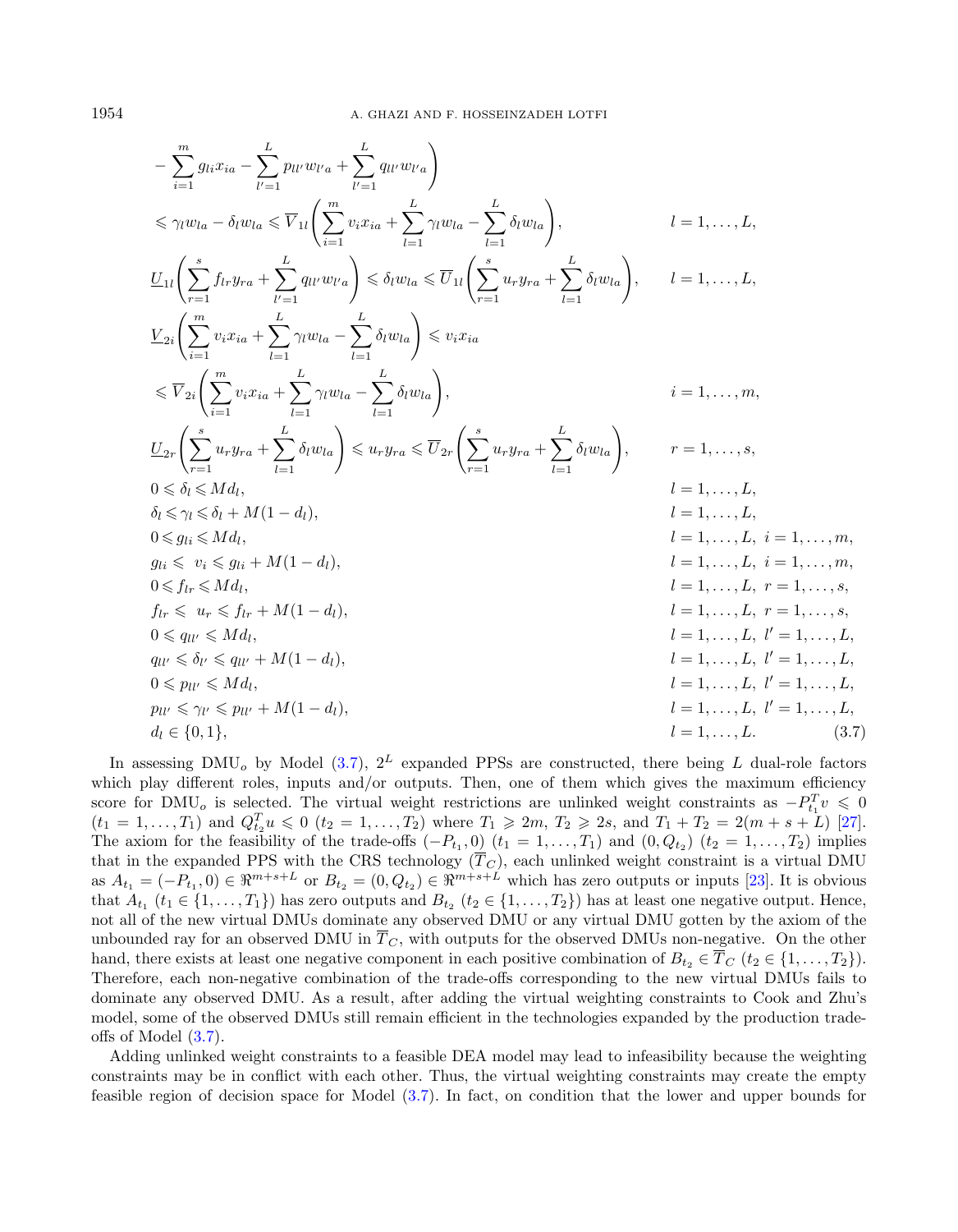the virtual weighting constraints are selected inappropriate, they lead to the infeasibility of Model [\(3.7\)](#page-7-0). To overcome this difficulty, the bounds should be appropriately chosen by the decision maker so that there should be freedom in selecting weights. In most cases, however, determining these bounds by the decision maker is a hard task. In the current research, the authors are argued that, to ensuring the feasibility of Model  $(3.7)$ , the bounds for the virtual weighting constraints can be considered as goals of the decision maker. Thereby, Model [\(3.7\)](#page-7-0) is revised by the goal programming approach([\[30\]](#page-21-16), pp. 282–301). After adding deviation variables to the virtual weighting constraints, Model [\(3.7\)](#page-7-0) is modified in the following form,

$$
\begin{split}\n\text{Max} \quad & \sum_{r=1}^{s} u_{r} y_{r0} + \sum_{l=1}^{L} \delta_{l} w_{lo} - M \sum_{l=1}^{L} (\underline{A}_{1l} + \overline{A}_{1l} + \underline{B}_{1l} + \overline{B}_{1l}) \\
& - M \sum_{i=1}^{m} (\underline{A}_{2i} + \overline{A}_{2i}) - M \sum_{r=1}^{s} (\underline{B}_{2r} + \overline{B}_{2r}) \\
\text{s.t.} \quad & \sum_{i=1}^{m} v_{i} x_{io} + \sum_{l=1}^{L} \gamma_{l} w_{lo} - \sum_{l=1}^{L} \delta_{l} w_{lo} = 1, \\
& \sum_{r=1}^{s} u_{r} y_{rj} + 2 \sum_{l=1}^{L} \delta_{l} w_{lj} - \sum_{l=1}^{m} v_{i} x_{ij} - \sum_{l=1}^{L} \gamma_{l} w_{lj} \le 0, \\
& \sum_{l=1}^{L} u_{l} y_{rj} + 2 \sum_{l=1}^{L} \delta_{l} w_{li} - \sum_{l=1}^{L} \delta_{l} w_{la} - \sum_{l=1}^{L} \gamma_{l} w_{li} \le 0, \\
& \sum_{l=1}^{L} \sum_{l=1}^{L} w_{l} w_{l} \ge 0, \\
& \sum_{l=1}^{L} \sum_{l=1}^{L} w_{l} w_{l} \ge 0, \\
& \sum_{l=1}^{L} \sum_{l=1}^{L} w_{l} w_{l} \ge 0, \\
& \sum_{l=1}^{L} \sum_{l=1}^{L} \delta_{l} w_{l} - \sum_{l=1}^{L} \delta_{l} w_{la} - \sum_{l=1}^{L} \delta_{l} w_{la} \ge 0, \\
& \sum_{l=1}^{L} \sum_{l, \ldots, L} \sum_{l, \ldots, L} \gamma_{l} w_{l} \ge 0, \\
& \sum_{l=1}^{L} \sum_{l, \ldots, L} \sum_{l, \ldots, L} \sum_{l, \ldots, L} \sum_{l, \ldots, L} \sum_{l, \ldots, L} \sum_{l, \ldots, L} \sum_{l, \ldots, L} \sum_{l, \ldots, L} \sum_{l, \ld
$$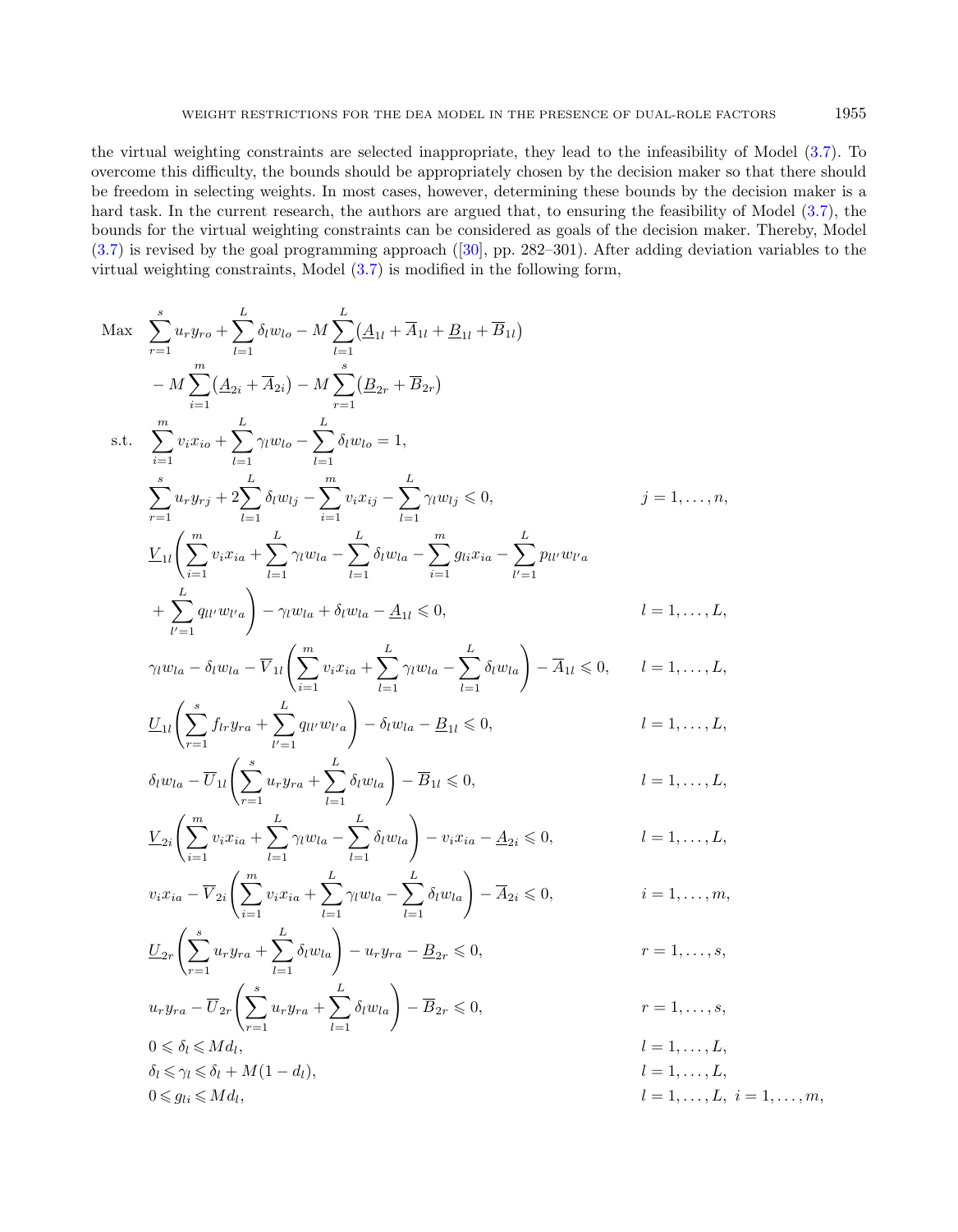<span id="page-9-0"></span> $g_{li} \leqslant v_i \leqslant g_{li} + M(1 - d_l),$   $l = 1, ..., L, i = 1, ..., m,$  $0 \leq f_{lr} \leq M d_l$ .  $l = 1, \ldots, L, r = 1, \ldots, s,$  $f_{lr} \leqslant u_r \leqslant f_{lr} + M(1 - d_l),$   $l = 1, \ldots, L, r = 1, \ldots, s,$  $0 \leq q_{ll'} \leq M d_l$ ,  $l = 1, \ldots, L, l' = 1, \ldots, L,$  $q_{ll'} \leq \delta_{l'} \leq q_{ll'} + M(1 - d_l),$  $l = 1, \ldots, L, l' = 1, \ldots, L,$  $0 \leqslant p_{ll'} \leqslant Md_l$ .  $l = 1, \ldots, L, l' = 1, \ldots, L,$  $p_{ll'} \leq \gamma_{l'} \leq p_{ll'} + M(1-d_l),$  $l = 1, \ldots, L, l' = 1, \ldots, L,$  $d_l \in \{0, 1\},\qquad l = 1, \ldots, L,$  $\underline{A}_{1l} \geqslant 0, \ \overline{A}_{1l} \geqslant 0, \ \underline{B}_{1l} \geqslant 0, \ \overline{B}_{1l} \geqslant 0,$   $l = 1, \ldots, L,$  $A_{2i} \geq 0, \ \overline{A}_{2i} \geq 0, \ B_{2r} \geq 0, \ \overline{B}_{2r} \geq 0, \qquad i = 1, \ldots, m, \ r = 1, \ldots, s, \ (3.8)$ 

<span id="page-9-1"></span>where  $M$  is a large positive number. Model  $(3.8)$  is the finally virtual weighted DEA model for the evaluation of DMU<sub>0</sub> having dual-role factors except to inputs and outputs. As mentioned in Section [2.2,](#page-4-2) after assessing n DMUs, the role of all dual-role factors are specified by optimal values of  $d_l$   $(l = 1, \ldots, L)$ . Regarding the results of Model [\(3.8\)](#page-9-0), if the number of cases that a dual-role factor is considered as an input is greater (smaller) than the number of cases of output, then the dual-role factor is considered as an input (output) factor.

In the following, Theorem [3.1](#page-9-1) shows that there exists a relationship between the feasibility of Models [\(3.7\)](#page-7-0) and [\(3.8\)](#page-9-0).

**Theorem 3.1.** If Model  $(3.7)$  is feasible, then, in the optimal solution of Model  $(3.8)$ , the value of all deviation variables are zero.

*Proof.* By contradiction, suppose that in the optimal solution  $\chi^* = (v^*, u^*, \gamma^*, \delta^*, g^*, f^*, q^*, p^*, d^*, \underline{A}_1^*, \overline{A}_1^*, \overline{A}_1^*, \overline{A}_2^*, \overline{A}_2^*, \overline{A}_2^*, \overline{A}_2^*, \overline{A}_2^*, \overline{A}_2^*, \overline{A}_2^*, \overline{A}_2^*, \overline{A}_2^*, \overline{A}_2^*, \overline{A$  $E_1^*, B_1^*,$  $\overline{B}_1^*$  $_{1}^{*}, \underline{A}_{2}^{*}, \overline{A}_{2}^{*}$  $_2^*,\underline{B}_2^*,\overline{B}_2^*$  $_{2}^{*}$  for Model [\(3.8\)](#page-9-0), the value for not all derivation variables are zero. Without loss of generality, assume that  $\underline{A}_1^* \neq 0$ . Therefore, there is at least one index  $l$   $(l \in \{1, ..., L\})$  such that  $\underline{A}_{1l}^* \neq 0$ . With Model [\(3.7\)](#page-7-0) feasible, there exists a solution  $(\widehat{v}, \widehat{u}, \widehat{\gamma}, \widehat{\delta}, \widehat{g}, \widehat{f}, \widehat{q}, \widehat{p}, \widehat{d})$  for this model which satisfies in the all of its constraints. It is clear that  $\hat{\chi} = (v = \hat{v}, u = \hat{u}, \gamma = \hat{\gamma}, \delta = \hat{\delta}$  $\delta, g = \hat{g}, f = f, q = \hat{q}, p = \hat{p}, d = d, \underline{A}_1 = 0, A_1 = 0, \underline{B}_1 = 0, B_1 = 0, \underline{A}_2 = 0, A_2 = 0,$ <br>  $B = 0, \overline{B}_2 = 0$  is a fossible solution for Model (3.8). Hence in Model (3.8), the results of objective func- $\underline{B}_2 = 0, B_2 = 0$  is a feasible solution for Model  $(3.8)$ . Hence, in Model  $(3.8)$ , the results of objective function for the optimal solution  $\chi^*$  and the feasible solution  $\hat{\chi}$  are respectively as  $E^*_{\sigma} = \sum_{r=1}^s u_r^* y_{r\sigma} + \sum_{l=1}^L \delta_l^* w_{l\sigma} M \sum_{l=1}^{L} (\underline{A}_{1l}^* + \overline{A}_{1l}^* + \underline{B}_{1l}^* + \overline{B}_{1}^*$  $\left( \frac{*}{1l} \right) - M \sum_{i=1}^m \left( \underline{A}^*_{2i} + \overline{A}^*_2 \right)$  $\left( \frac{*}{2i} \right) - M \sum_{r=1}^{s} \left( \underline{B}^{*}_{2r} + \overline{B}^{*}_{2r} \right)$  $\begin{pmatrix} x \\ 2r \end{pmatrix}$  and  $\widehat{E}_o = \sum_{r=1}^s \widehat{u}_r y_{ro} +$  $\sum_{l=1}^{L} \hat{\delta}_{l} w_{lo}$ . Thus, it is a contradiction, M being a large positive number and  $\underline{A}_{1}^{*} \geq 0$ ,  $\underline{A}_{1}^{*} \neq 0$ .

Now, to strengthen the accuracy of the virtual weighted DEA model [\(3.8\)](#page-9-0), the following theorem is proven.

**Theorem 3.2.** The relative efficiency score obtained by Model  $(3.8)$  is not greater than the one obtained by Model [\(2.3\)](#page-4-1).

*Proof.* Since  $(m+s+L) \geq 1$ , the number of constraints in the new model is more than the number of constraints in the model proposed by Cook and Zhu [\[12\]](#page-20-4). It is remembered that by adding constraints to a model its feasible region of decision space fails to become greater than before adding any new constraint. As a consequence, the relative efficiency score of  $\text{DMU}_o$  obtained by the virtual weighted DEA model will be less than or equal to the before score obtained by Cook and Zhu's model, which completes the proof.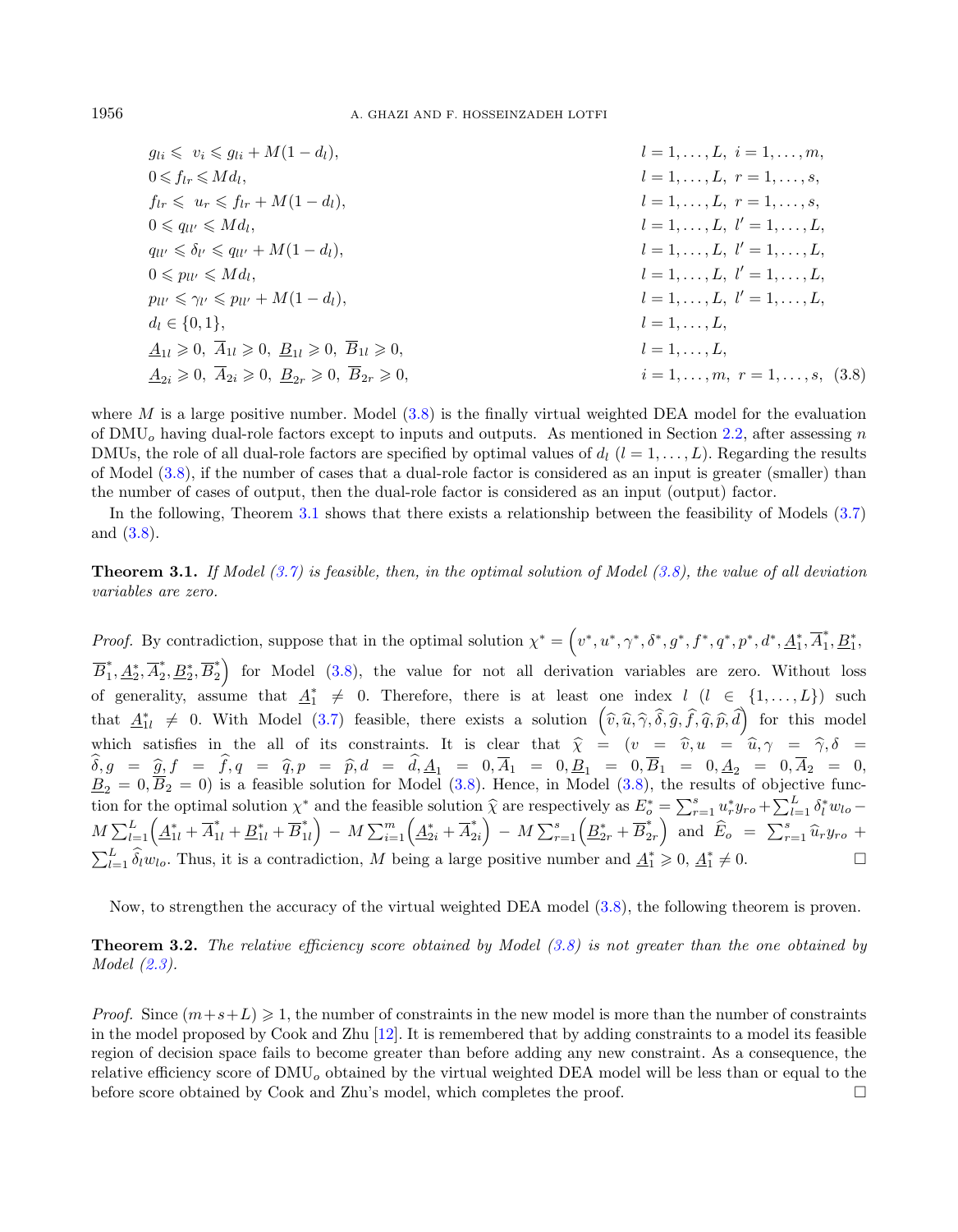## <span id="page-10-2"></span>3.2. The cone-ratio weighted DEA model in the presence of dual-role factors

This subsection employs another weighting method, cone-ratio, to introduce a new weighted DEA model for the evaluation of DMUs having dual-role factors aside from input and output factors. Similar to the process of constructing the virtual weighted DEA model, the model proposed by Cook and Zhu [\[12\]](#page-20-4) is also employed to form the newly weighted DEA model in the current subsection. To construct the model, suppose that the feasible regions of decision space for the weights of input, output, and dual-role factors are restricted within polyhedral convex cones  $V, U$ , and  $\Gamma$  spanned by the k1, k2 and k3 admissible non-negative direction vectors  $a_h \in \mathbb{R}^m$   $(h = 1, \ldots, k_1), b_p \in \mathbb{R}^s$   $(p = 1, \ldots, k_2),$  and  $c_f \in \mathbb{R}^L$   $(f = 1, \ldots, k_3),$  respectively. Accordingly, the feasible input, output, and dual-role factor weights  $v, u$ , and  $\gamma$  can be respectively expressed as

<span id="page-10-1"></span><span id="page-10-0"></span>
$$
v \in V = \sum_{h=1}^{k1} \alpha_h \quad a_h = A^T \alpha,
$$
  

$$
u \in U = \sum_{p=1}^{k2} \beta_p \quad b_p = B^T \beta,
$$
  

$$
\gamma \in \Gamma = \sum_{f=1}^{k3} \lambda_f \quad c_f = C^T \delta,
$$
 (3.9)

where  $A^T = (a_1, \ldots, a_{k1}) \in R^{m \times k1}$ ,  $B^T = (b_1, \ldots, b_{k2}) \in R^{s \times k2}$ ,  $C^T = (c_1, \ldots, c_{k3}) \in R^{L \times k3}$ ,  $\alpha^T =$  $(\alpha_1,\ldots,\alpha_{k1})\in \Re^{k1}, \beta^T=(\beta_1,\ldots,\beta_{k2})\in \Re^{k2}, \text{ and } \lambda^T=(\lambda_1,\ldots,\lambda_{k3})\in \Re^{k3}.$  There exist several ways to select the admissible direction vectors([\[15\]](#page-20-16), p. 189). In the current research, the knowledge of experts is applied for characterizing these vectors.

As the cone-ratio method results in homogeneous weighting constraints, there is no problem in applying this method to a linear form of DEA models [\[21\]](#page-21-11). Imposing the polyhedral convex cones  $V, U$  and  $\Gamma$  on the weights of input, output, and dual-role factors in the mixed integer linear programming problem proposed by Cook and Zhu [\[12\]](#page-20-4) leads to a cone-ratio DEA model with dual-role factors,

$$
\begin{aligned}\n\text{Max} \quad & \sum_{r=1}^{s} u_r y_{ro} + \sum_{l=1}^{L} d_l \gamma_l w_{lo} \\
\text{s.t.} \quad & \sum_{i=1}^{m} v_i x_{io} + \sum_{l=1}^{L} (1 - d_l) \gamma_l w_{lo} = 1, \\
& \sum_{r=1}^{s} u_r y_{rj} + \sum_{l=1}^{L} d_l \gamma_l w_{lj} - \sum_{i=1}^{m} v_i x_{ij} - \sum_{l=1}^{L} (1 - d_l) \gamma_l w_{lj} \leq 0, \qquad j = 1, \dots, n, \\
& d_l \in \{0, 1\}, \\
& l = 1, \dots, L, \\
& (v_1, \dots, v_m) \in V, \\
& (u_1, \dots, u_s) \in U, \\
& (\gamma_1, \dots, \gamma_L) \in \Gamma.\n\end{aligned}
$$
\n
$$
(3.10)
$$

The cone-ratio weighted DEA model [\(3.10\)](#page-10-0) controls the importance of each factor in the efficiency with adding a cone to the feasible region of decision space for Model  $(2.3)$ . By assuming  $V = \mathbb{R}^m \geq 0$ ,  $U = \mathbb{R}^s \geq 0$ , and  $\Gamma = \Re^L \geq 0$  within Model [\(3.10\)](#page-10-0), Models (3.10) and [\(2.3\)](#page-4-1) become coincident. With respect to the three polyhedral convex cones defined in [\(3.9\)](#page-10-1), Model [\(3.10\)](#page-10-0) is converted to,

$$
\text{Max} \quad \sum_{r=1}^{s} \left( \sum_{p=1}^{k^2} \beta_p b_{pr} \right) y_{ro} + \sum_{l=1}^{L} d_l \left( \sum_{f=1}^{k^3} \lambda_f c_{fl} \right) w_{lo}
$$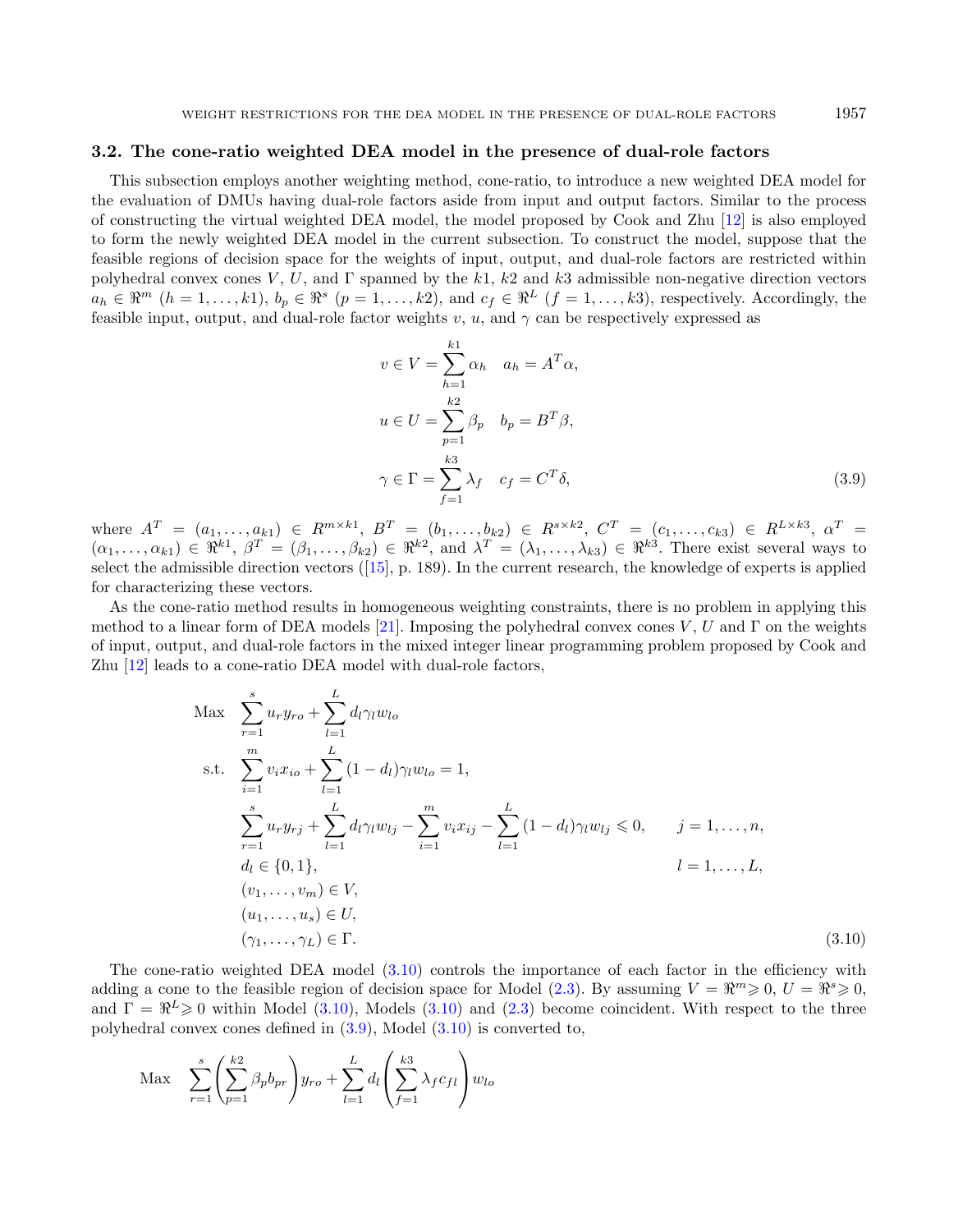s.t. 
$$
\sum_{i=1}^{m} \left( \sum_{h=1}^{k_1} \alpha_h a_{hi} \right) x_{io} + \sum_{l=1}^{L} (1 - d_l) \left( \sum_{f=1}^{k_3} \lambda_f c_{fl} \right) w_{lo} = 1,
$$
  
\n
$$
\sum_{r=1}^{s} \left( \sum_{p=1}^{k_2} \beta_p b_{pr} \right) y_{rj} + \sum_{l=1}^{L} d_l \left( \sum_{f=1}^{k_3} \lambda_f c_{fl} \right) w_{lj} - \sum_{i=1}^{m} \left( \sum_{h=1}^{k_1} \alpha_h a_{hi} \right) x_{ij}
$$
  
\n
$$
- \sum_{l=1}^{L} (1 - d_l) \left( \sum_{f=1}^{k_3} \lambda_f c_{fl} \right) w_{lj} \le 0, \qquad j = 1, ..., n,
$$
  
\n
$$
d_l \in \{0, 1\}, \qquad l = 1, ..., L,
$$
  
\n
$$
\alpha_h \ge 0, \qquad h = 1, ..., k1,
$$
  
\n
$$
\beta_p \ge 0, \qquad p = 1, ..., k2,
$$
  
\n
$$
\lambda_f \ge 0, \qquad f = 1, ..., k3.
$$
  
\n(3.11)

If Model [\(3.11\)](#page-11-0) obtains  $d_l = 0$   $(l \in \{1, ..., L\})$ , then,  $d_l \left( \sum_{f=1}^{k3} \lambda_f c_{lf} \right) w_{lo}$  will be removed from the objective function and the second constraint set for all  $j$ ; this means that the *l*th dual-role factor behaves as an input factor in the evaluation of DMU<sub>o</sub>. Moreover, if Model [\(3.11\)](#page-11-0) obtains  $d_l = 1$  ( $l \in \{1, ..., L\}$ ), then,  $(1$  $d_l\left(\sum_{f=1}^{k3} \lambda_f c_{lf}\right) w_{lo}$  will be eliminated from the first constraint and the second constraint set for all j; this means that the the dual-role factor plays an output role within assessing  $\text{DMU}_o$ .

With a precise perspective, Model  $(3.11)$  deals with the artificial non-negative data sets  $\bar{x}_{hj}$  =  $\sum_{i=1}^{m} a_{hi} x_{ij} (h = 1, \ldots, k)$ ,  $\overline{y}_{pj} = \sum_{r=1}^{s} b_{pr} y_{rj} (p = 1, \ldots, k)$ , and  $\overline{w}_{fj} = \sum_{l=1}^{L} c_{fl} w_{lj} (f = 1, \ldots, k)$  belonging to  $\text{DMU}_j$  ( $j = 1, \ldots, n$ ). In the following, the changed data for input, output, and dual-role factors is presented in the matrix forms,

<span id="page-11-0"></span>
$$
AX = \overline{X} \in R^{k1 \times n},
$$
  
\n
$$
BY = \overline{Y} \in R^{k2 \times n},
$$
  
\n
$$
CW = \overline{W} \in R^{k3 \times n},
$$
\n(3.12)

where  $A$ ,  $B$ , and  $C$  are the transformation matrices for the original data of input, output, and dual-role factors shown by the matrices  $X \in \mathbb{R}^{m \times n}$ ,  $Y \in \mathbb{R}^{s \times n}$ , and  $W \in \mathbb{R}^{L \times n}$ . Furthermore, the transformation matrices constructed by the admissible non-negative direction vectors  $\{a_1, \ldots, a_{k1}\}, \{b_1, \ldots, b_{k2}\},$  and  $\{c_1, \ldots, c_{k3}\}$  are as follows:

$$
A = \begin{bmatrix} a_{11} & \cdots & a_{1m} \\ a_{21} & \cdots & a_{2m} \\ \vdots & \vdots & \vdots \\ a_{(k1)1} & \cdots & a_{(k1)m} \end{bmatrix}_{k1 \times m}, \quad B = \begin{bmatrix} b_{11} & \cdots & b_{1s} \\ b_{21} & \cdots & b_{2s} \\ \vdots & \vdots & \vdots \\ b_{(k2)1} & \cdots & b_{(k2)s} \end{bmatrix}_{k2 \times s}, \quad C = \begin{bmatrix} c_{11} & \cdots & c_{1L} \\ c_{21} & \cdots & c_{2L} \\ \vdots & \vdots & \vdots \\ c_{(k3)1} & \cdots & c_{(k3)L} \end{bmatrix}_{k3 \times L}
$$
(3.13)

It is easy to verify that Model [\(3.11\)](#page-11-0) is non-linear. It can be linearized by the changing variables  $t_{lf} = d_l \lambda_f$  $(l = 1, \ldots, L, f = 1, \ldots, k3)$  and imposing the following constraints:

$$
0 \le t_{lf} \le Md_l, \qquad l = 1, ..., L, \ f = 1, ..., k3,\nt_{lf} \le \lambda_f \le t_{lf} + M(1 - d_l), \quad l = 1, ..., L, \ f = 1, ..., k3.
$$
\n(3.14)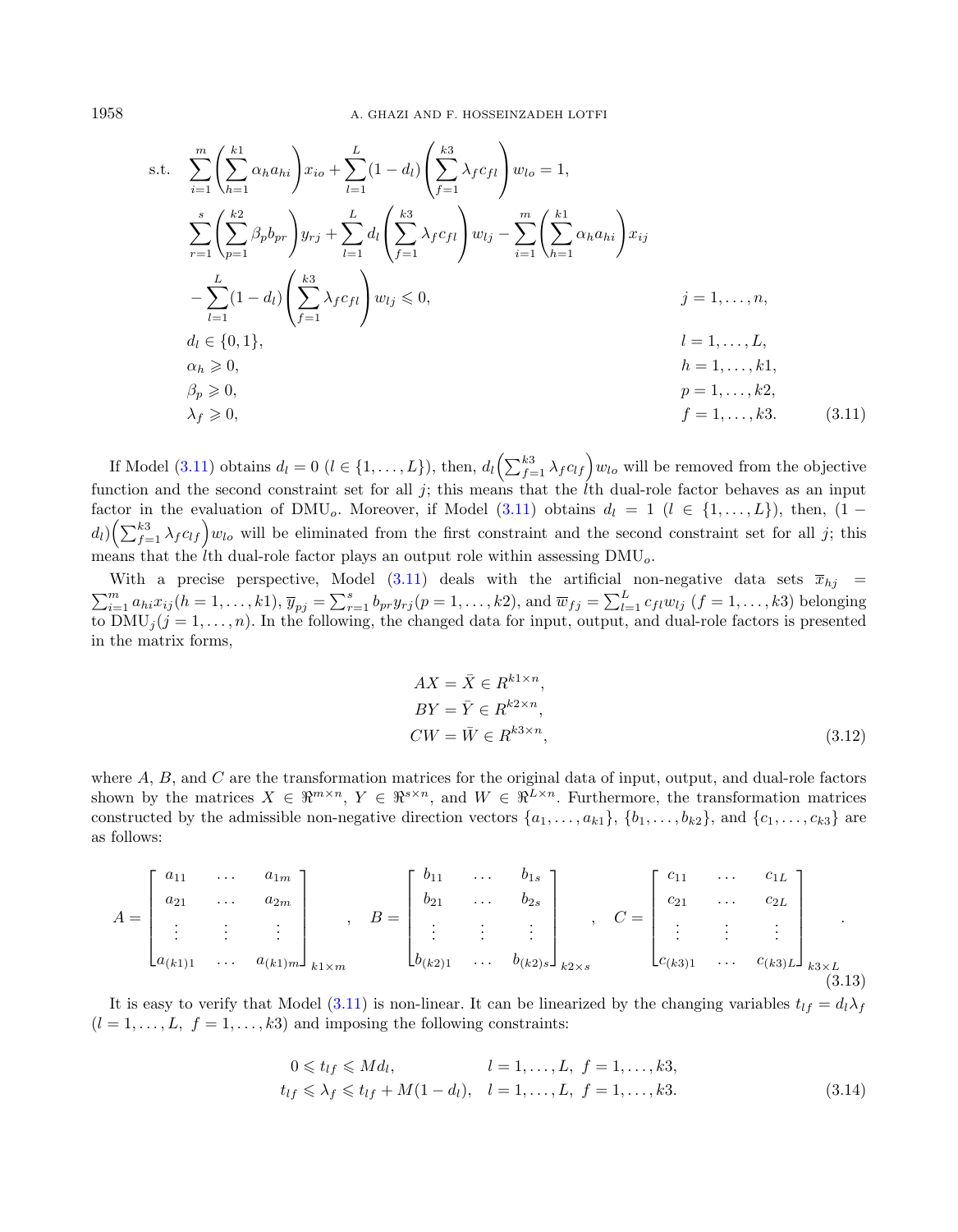Owing to the artificial data sets and the above-mentioned changing variables, Model [\(3.11\)](#page-11-0) is converted to the following mixed integer linear programming problem,

<span id="page-12-1"></span><span id="page-12-0"></span>Max 
$$
\sum_{p=1}^{k2} \beta_p \bar{y}_{po} + \sum_{l=1}^{L} \sum_{f=1}^{k3} t_{lf} \bar{w}_{fo}
$$
  
s.t. 
$$
\sum_{h=1}^{k1} \alpha_h \bar{x}_{ho} + \sum_{f=1}^{k3} \lambda_f \bar{w}_{fo} - \sum_{l=1}^{L} \sum_{f=1}^{k3} t_{lf} \bar{w}_{fo} = 1,
$$

$$
\sum_{p=1}^{k2} \beta_p \bar{y}_{pj} + 2 \sum_{l=1}^{L} \sum_{f=1}^{k3} t_{lf} \bar{w}_{fj} - \sum_{h=1}^{k1} \alpha_h \bar{x}_{hj} - \sum_{f=1}^{k3} \lambda_f \bar{w}_{fj} \le 0, \quad j = 1, ..., n,
$$

$$
0 \le t_{lf} \le Md_l,
$$

$$
t = 1, ..., L, f = 1, ..., k3,
$$

$$
t_{lf} \le \lambda_f \le t_{lf} + M(1 - d_l),
$$

$$
d_l \in \{0, 1\},
$$

$$
\alpha_h \ge 0,
$$

$$
h = 1, ..., L,
$$

$$
\alpha_h \ge 0,
$$

$$
p = 1, ..., k2.
$$

$$
(3.15)
$$

Model  $(3.15)$  is the finally weighted DEA model based on the cone-ratio method to evaluate DMU<sub>o</sub> having dual-role factors. After assessing  $n$  DMUs by Model  $(3.15)$ , the role of all dual-role factors are specified using the optimal values of  $d_l$   $(l = 1, ..., L)$ . If the number of cases that a dual-role factor is considered as an input is greater (smaller) than the number of cases of output, then the dual-role factor is considered as an input (output) factor.

Now, some properties of the cone-ratio weighted DEA model [\(3.15\)](#page-12-0) are proven to verify its accuracy. In doing so, Theorems [3.3](#page-12-1) and [3.4](#page-12-2) respectively indicate that Model [\(3.15\)](#page-12-0) is feasible and its optimal objective function value gives the relative efficiency score of the DMU assessed.

**Theorem 3.3.** Model  $(3.15)$  is always feasible.

Proof.  $d_l = 0$   $(l = 1, ..., L)$ ,  $\alpha_1 = \frac{1}{\bar{x}_{10}} > 0$ ,  $\alpha_h = 0$   $(h = 2, ..., k_1)$ ,  $\beta_p = 0$   $(p = 1, ..., k_2)$ ,  $\lambda_f = 0$  $(f = 1, \ldots, k3)$ , and  $t_{lf} = 0$   $(l = 1, \ldots, L, f = 1, \ldots, k3)$  is a desired feasible solution for Model [\(3.15\)](#page-12-0), which completes the proof.  $\Box$ 

<span id="page-12-2"></span>**Theorem 3.4.** Model [\(3.15\)](#page-12-0) gives the relative efficiency score of  $\text{DMU}_o$ .

*Proof.* Model  $(3.15)$  similar to Model  $(2.3)$  with the artificial data, the proof is clear.

The following theorem shows that results of the cone-ratio weighted DEA model have more power to distinguish inefficient DMUs in comparison with Cook and Zhu's model.

**Theorem 3.5.** The relative efficiency score obtained by the newly proposed model  $(3.15)$  is less than or equal to the one obtained by Model  $(2.3)$ .

*Proof.* Model  $(3.15)$  was obtained by Model  $(3.10)$ . It suffices to show that the optimal objective function value obtained by Model [\(3.10\)](#page-10-0) is not greater than the one obtained by Model [\(2.3\)](#page-4-1). As mentioned before, Model [\(3.10\)](#page-10-0) is similar to Model [\(2.3\)](#page-4-1) providing that  $V = \mathbb{R}^m \geq 0$ ,  $U = \mathbb{R}^s \geq 0$ , and  $\Gamma = \mathbb{R}^L \geq 0$ . With  $V \subseteq \mathbb{R}^m \geq 0$ ,  $U \subseteq \mathbb{R}^s \geq 0$ , and  $\Gamma \subseteq \mathbb{R}^L \geq 0$  assumed in Model [\(3.10\)](#page-10-0), the feasible region of decision space for this model is not greater than the one for Model [\(2.3\)](#page-4-1). Hence, the optimal objective function value for Model [\(3.10\)](#page-10-0) is not greater than the one obtained by Model  $(2.3)$ , which completes the proof.

What is interesting in this subsection is that the weighted DEA model  $(3.15)$  constructed by the cone-ratio method fails to have any problem with decision maker's preferences.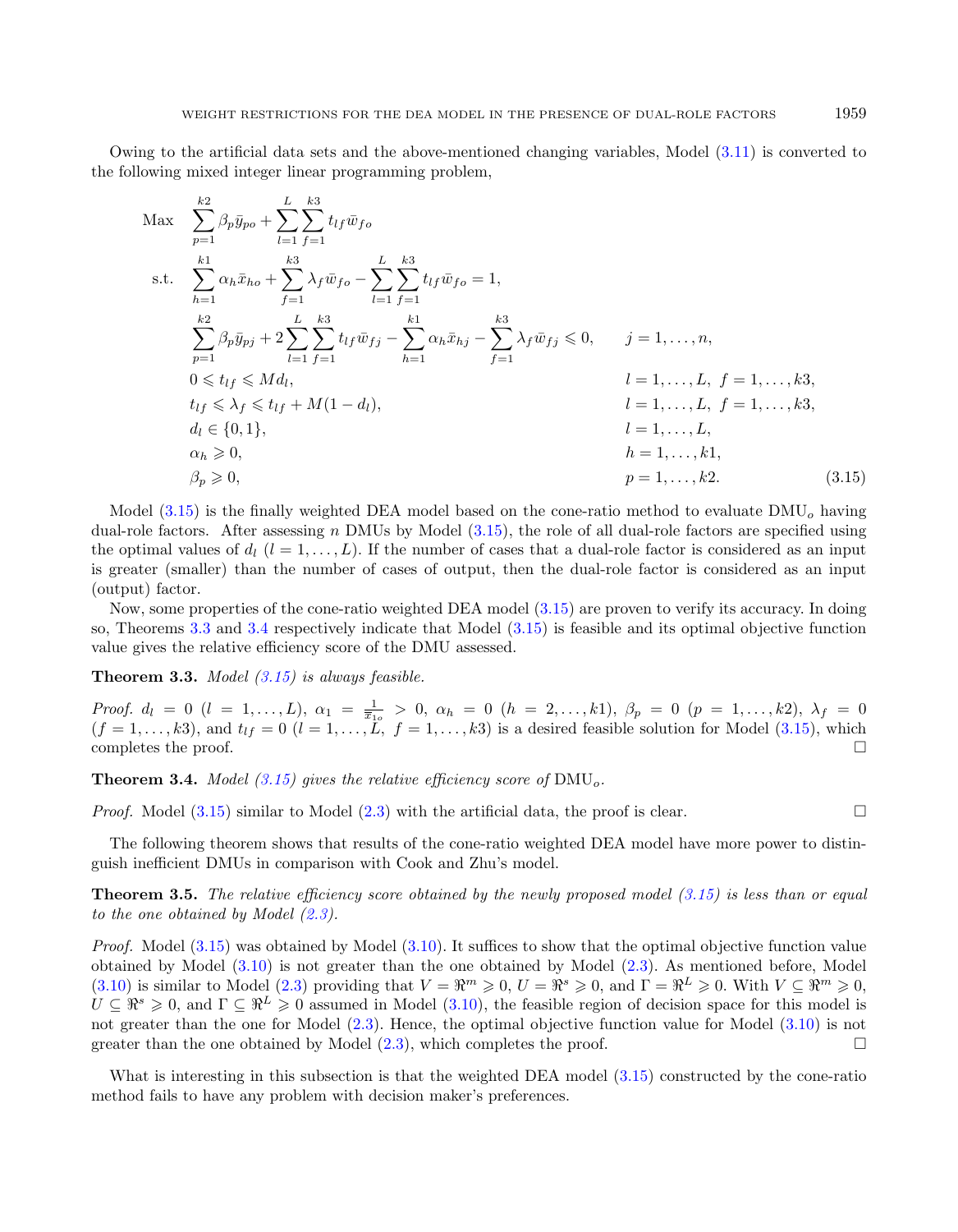#### 1960 A. GHAZI AND F. HOSSEINZADEH LOTFI

|   |  | DMU Input Output Dual-role factor |
|---|--|-----------------------------------|
|   |  |                                   |
| В |  |                                   |
|   |  |                                   |

<span id="page-13-1"></span>Table 1. Data for the three DMUs in Example 1.

## 4. Examples

<span id="page-13-0"></span>The current section gives two numerical examples and an application to illustrate the new models proposed in the previous section.

#### 4.1. Numerical examples

In this subsection, the effect of weight restrictions based on the virtual weight and cone-ratio methods on the DEA model with dual-role factors is illustrated by the two numerical examples.

#### Example 1

This example makes clear results for the virtual weighted DEA model in the presence of dual-role factors. Consider a simple example of three DMUs, A, B, and C, where each of them has one input  $(x)$ , one output  $(y)$ . and one dual-role factor  $(w)$ . Table [1](#page-13-1) shows a set of hypothetical data for these three DMUs.

Our illustrations can be limited only to the two-dimensional spaces depicted by Figures [1](#page-14-0) and [2.](#page-15-0) In Figure [1,](#page-14-0) the dual-role factor plays the input role; however, it has the output role in Figure [2.](#page-15-0)

The shaded areas in these figures represent the original PPSs used for evaluating the three DMUs by Cook and Zhu's model. The results of assessing indicate that all of the DMUs are efficient.  $B$  selects only the original PPS in Figure [1](#page-14-0) because considering the input role for the dual-role factor gives the maximum efficiency score. Yet, other DMUs can choose the input or output role for the dual-role factor because Figures [1](#page-14-0) and [2](#page-15-0) display A and  $C$  are efficient in both the original PPSs.

Now, the virtual weight restrictions for the weight of dual-role factor are added as  $0.1(1-d) \leq \frac{(1-d)\gamma w_a}{w_a+(1-d)\gamma}$  $\frac{(1-d)\gamma w_a}{vx_a+(1-d)\gamma w_a}$ 0.2 and  $0.1d \leq \frac{d\gamma w_a}{uy_a+d\gamma w_a} \leq 0.2$ . The first weighting constraint results in the judgements  $0.13v - 1.8\gamma \leq 0$  and  $-0.26v + 1.6\gamma \leq 0$ . Also, they can be expressed as the trade-offs  $P_1 = (-0.13, 1.8), Q_1 = (0), P_2 = (0.26, -1.6),$ and  $Q_2 = (0)$  in Figure [1.](#page-14-0) These trade-offs expand the original PPS and add the lines AE and AF to the technology. In essence, the light dotted areas are added to the original PPS to construct the expanded PPS in Figure [1.](#page-14-0) Moreover, drawing on the second weighting constraint, the judgements  $0.1u - 1.8\gamma \leq 0$  and  $-0.2u + 1.6\gamma \leq 0$  lead to the trade-offs  $P_1 = (0), Q_1 = (0.1, -1.8), P_2 = (0),$  and  $Q_2 = (-0.2, 1.6)$  in Figure [2.](#page-15-0) These trade-offs insert the lines  $CG$  and  $CH$  and the light dotted areas to the original PPS. It is obvious that the expanded PPSs are larger than the original ones.

Table [2](#page-15-1) reports the results of efficiency score in evaluating the three DMUs by Model  $(3.8)$ .

The results show that  $A$  and  $B$  select the expanded PPS in Figure [1](#page-14-0) but  $C$  selects the expanded PPS in Figure [2.](#page-15-0) In the case that the dual-role factor is considered as input, the efficiency score for  $C$  is 0.941. Hence, by considering the above-mentioned weighting constraints, the best situation for the dual-role factor in the evaluation of  $C$  is that it plays the output role. In assessing  $A$  and  $B$ , if the dual-role factor is considered as the output, their efficiency scores are 0.952 and 0.452, respectively. That is why, these DMUs selected the input role for the dual-role factor.

#### Example 2

The current numerical example shows results of the cone-ratio weighted DEA model in the presence of dual-role factors. Consider a hypothetical data set exhibited in Table [3.](#page-16-0)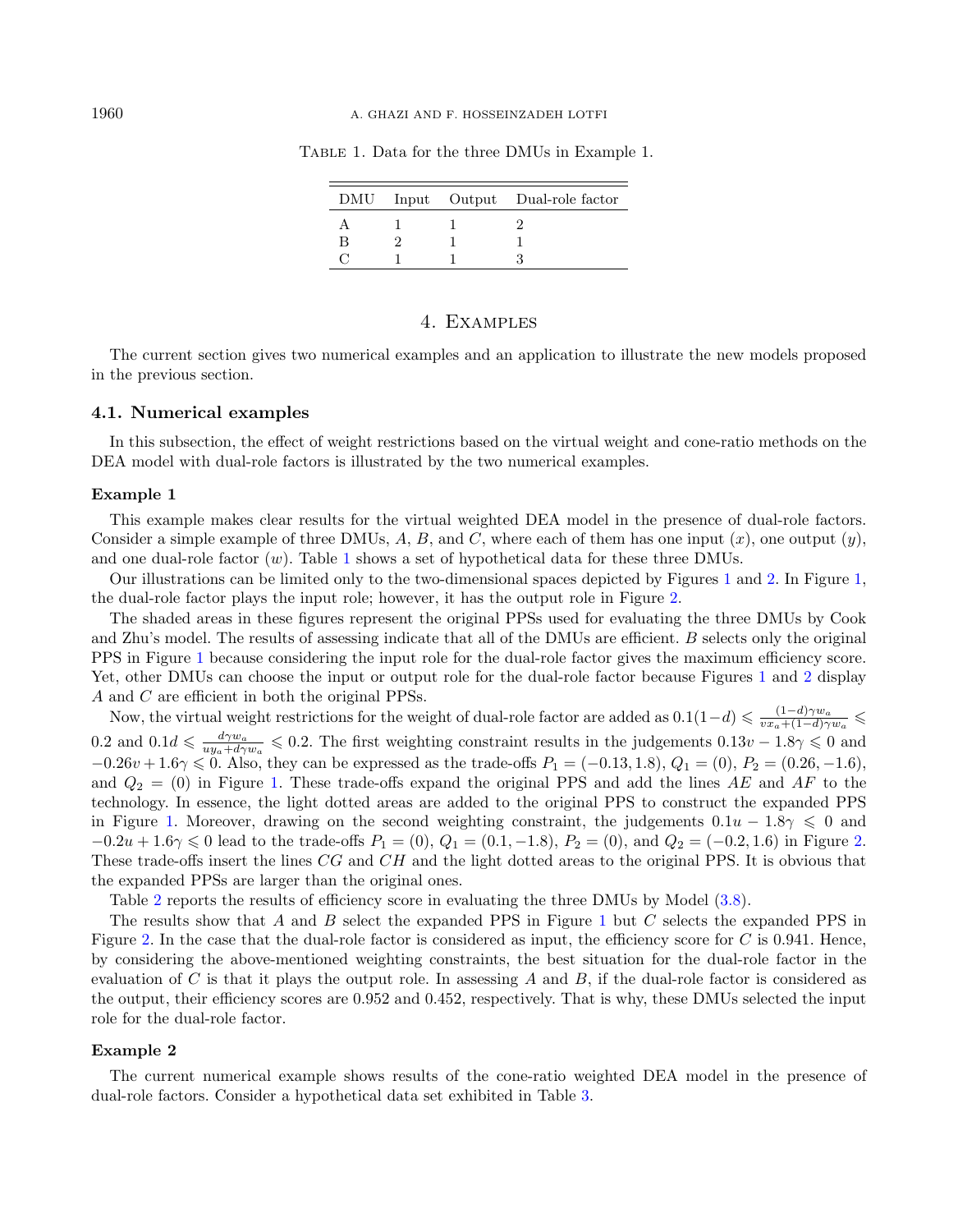

<span id="page-14-0"></span>Figure 1. The original PPS and the trade-offs when the dual-role factor plays the input role.

There exist five DMUs labelled as  $A, B, C, D$ , and  $E$ . Each DMU has two inputs, one output, and two dual-role factors.

Assessing these five DMUs by Model [\(2.3\)](#page-4-1) reports that all of them are efficient. Also, the first dual-role factor has the input role and the second one plays as the output.

Drawing upon the notations in Section [3.2,](#page-10-2) the decision maker assumes  $k_1 = 3$ ,  $k_2 = 1$ , and  $k_3 = 2$  which are the numbers of admissible non-negative direction vectors for the input, output, and dual-role factor weight spaces to construct the polyhedral convex cones  $V, U$ , and  $\Gamma$ . The transformation matrices considered by the decision maker for the hypothetical data set are

<span id="page-14-1"></span>
$$
A = \begin{bmatrix} 0.2 & 0.8 \\ 0.41 & 0.59 \\ 0.39 & 0.61 \end{bmatrix}, \quad B = [1], \quad C = \begin{bmatrix} 0.35 & 0.65 \\ 0.42 & 0.58 \end{bmatrix}.
$$
 (4.1)

Consequently, the matrices for the artificial data are obtained as follows:

$$
\overline{X} = \begin{bmatrix} 6.6 & 3.6 & 5.8 & 6.8 & 8.6 \\ 7.23 & 3.18 & 6.64 & 6.59 & 8.18 \\ 7.17 & 3.22 & 6.56 & 6.61 & 8.22 \end{bmatrix}, \quad \overline{Y} = \begin{bmatrix} 4 & 5 & 1 & 4 & 2 \end{bmatrix},
$$

$$
\overline{W} = \begin{bmatrix} 6.55 & 1.7 & 4.95 & 3.6 & 6.6 \\ 6.06 & 1.84 & 4.74 & 3.32 & 6.32 \end{bmatrix}.
$$
(4.2)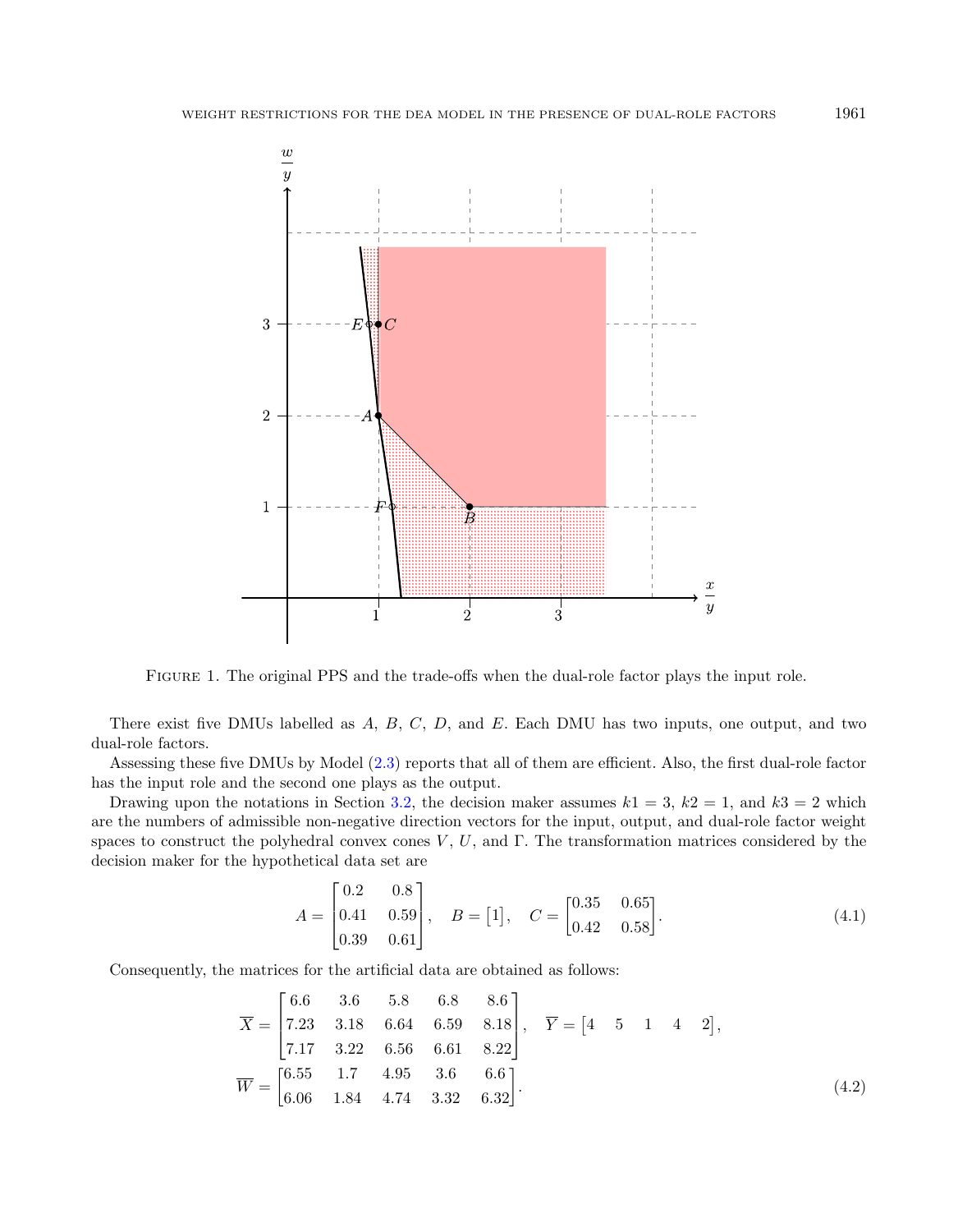

<span id="page-15-0"></span>Figure 2. The original PPS and the trade-offs when the dual-role factor plays the output role.

<span id="page-15-1"></span>Table 2. Results of assessing DMUs in Example 1.

| DMU                                       |  |  |
|-------------------------------------------|--|--|
| Efficiency scores $1.000$ $0.613$ $1.000$ |  |  |

With respect to the artificial data in  $(4.2)$ , the efficiency scores for the five DMUs gotten by Model  $(3.15)$ are reported in Table [4.](#page-16-1)

Also, the results show that the first dual-role factor behaves as the input factor and the second one has the output role.

## 4.2. An application to the Iranian banking sector

This subsection clarify the application of the theoretical results obtained in Section [3.](#page-4-0) To this end, first, the structure of the case study is introduced. Then, computational results obtained by Models [\(2.3\)](#page-4-1), [\(3.8\)](#page-9-0), and [\(3.15\)](#page-12-0) for this case study are reported.

Iran is an Asian country, located in the Middle East. It has vast agriculture lands, various mines, and other reserves of underground resources like oil and natural gas. Unfortunately, notwithstanding rich underground wealth, the economy of this country has many problems and challenges. On the other hand, Iran's economy has been hit hard because of the US economic sanctions that came to effect in mid 2018. Meanwhile, on account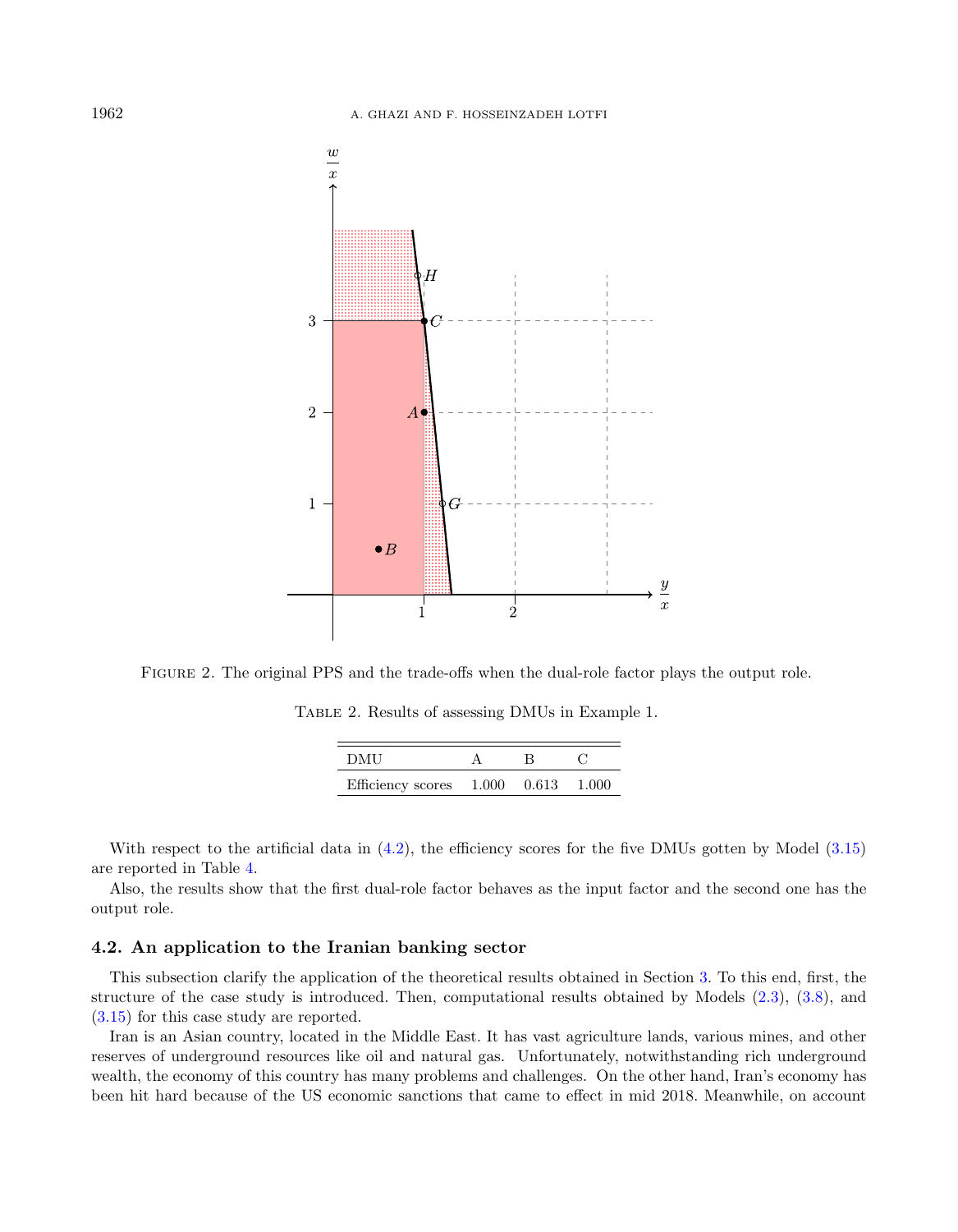|    |   |    | DMU Input 1 Input 2 Output Dual-role<br>factor 1 | Dual-role<br>factor 2 |
|----|---|----|--------------------------------------------------|-----------------------|
|    |   |    |                                                  |                       |
| В  |   | .h |                                                  |                       |
|    | h |    |                                                  |                       |
|    |   |    |                                                  |                       |
| F. |   |    |                                                  |                       |

<span id="page-16-1"></span><span id="page-16-0"></span>Table 3. Data for the five DMUs in Example 2.

Table 4. Results of assessing DMUs in Example 2.

| DMU                                             |  |  |  |
|-------------------------------------------------|--|--|--|
| Efficiency scores 1.000 1.000 0.890 0.833 0.922 |  |  |  |

of this sanctions, Iran's national currency, the rial, has lost its value with a high percentage against the US dollar within a few months in this year. It has followed that most Iranians have had a low livelihood level. It is well-known that commercial banks play a critical role in the enhancement and the economic expansion of each country. Consequently, given the problems mentioned, the Iranian banking sector is selected for the case study of this research.

The evaluation of banks or bank branches has different aims such as profitability, provision of services, and curbing liquidity. The current study considers the view point of profitability for the evaluation. It should be noted that assessing banks is different from assessing bank branches. The difference between evaluating banks and bank branches and also the purposes mentioned for evaluating them lead to choosing different factors as inputs and outputs within various case studies in the banking industry [\[18\]](#page-20-17). For instance, the automated teller machine (ATM) is not considered as a factor whenever bank branches are assessed because each ATM gives services for all customers of the considered bank belonging to the all branches. Still, it is supposed as an input factor in most studies of evaluating banks  $[4, 5]$  $[4, 5]$ .

The data of this case study were obtained from the central management of Mellat bank branches located in a region of Tehran. There are 20 branches in this region, each of which consumes 3 inputs to produce 2 outputs. As well as these factors, there exist 2 other ones playing simultaneously both input and output roles, known dual-role factors. The input factors are staff privilege  $(x_1)$ , interest paid  $(x_2)$ , and demand arrear  $(x_3)$ . The output factors include interest received  $(y_1)$  and charge received  $(y_2)$ . Regarding the aim of evaluating these bank branches, loan  $(w_1)$  and deposit  $(w_2)$  are considered as dual-role factors. A period of time considered for this case study is a month. Now, the above-mentioned factors applied for the application are briefly described.

- The staff privilege is an input factor including the quantitative and qualitative indexes of manpower in a branch. These indexes are the number of staff, experience, degree of education, and training rate. Using the weighted sum approach, they are combined, and then, considered as a factor called the staff privilege.
- Each bank branch is forced to pay interests for some client deposits. For Gharzolhasaneh deposits, popular in Iranian banks, branches do not pay any interest. Yet, they pay various interests for short-term and long-term deposits. The sum of all interests that a branch should pay, in a period of time, to some deposits is called the interest paid.
- To grant a loan is one of the activities for commercial banks to earn income. After the loan has been received by a customer, it should be returned by monthly instalments to the granter bank branch. In some cases, however, customers delay to pay or never pay their instalments, even though branches attain guarantees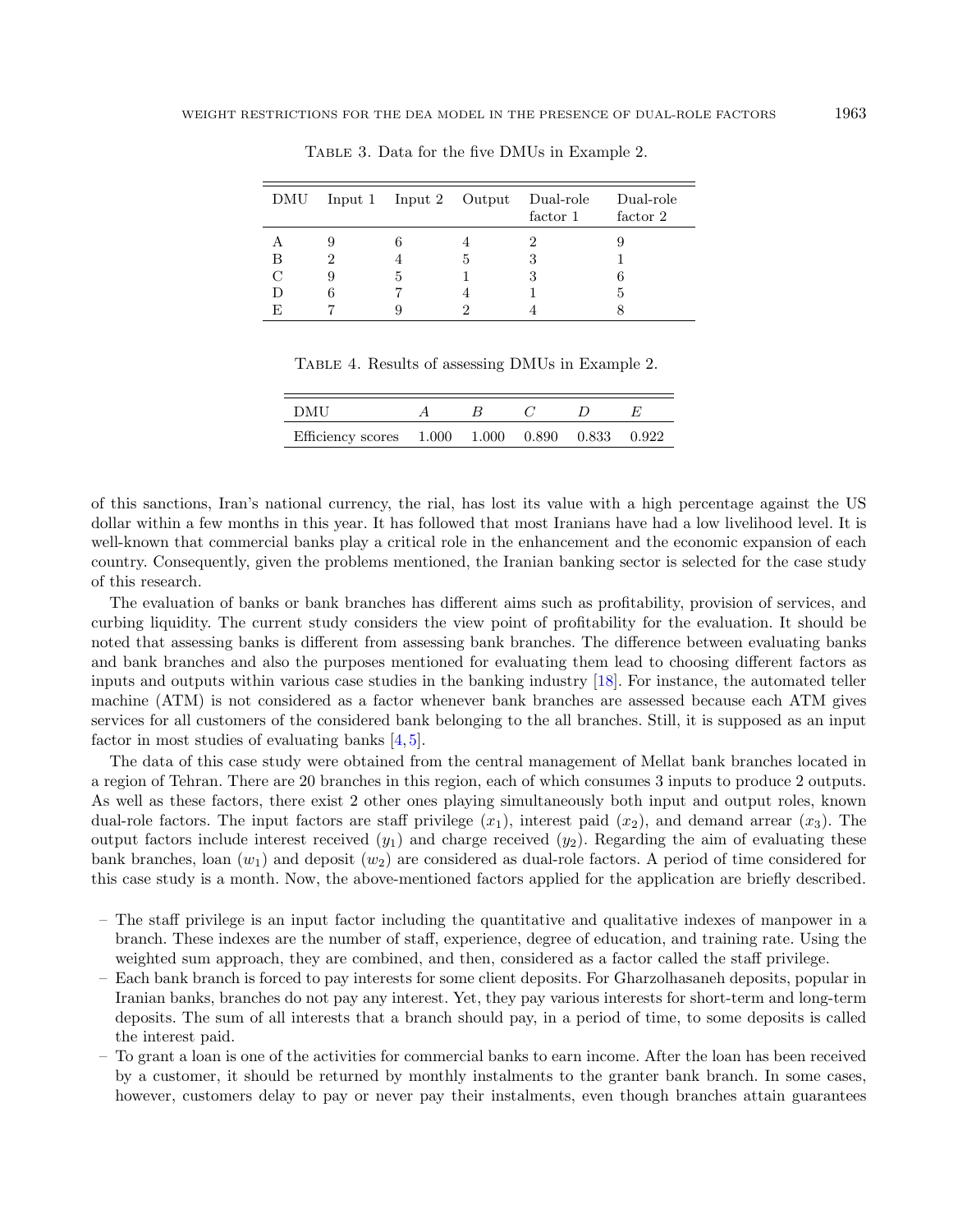| Factor                    | Mean               | Minimum        | Maximum         | Coefficient<br>of variation |
|---------------------------|--------------------|----------------|-----------------|-----------------------------|
| Staff privilege $(x_1)$   | 15.361             | 5.11           | 31.09           | 0.483                       |
| Interest paid $(x_2)$     | 3 294 079 885.200  | 373 144 412    | 11 461 622 508  | 0.744                       |
| Demand arrear $(x_3)$     | 6 293 320 459.250  | 206 149 410    | 21 208 699 780  | 1.011                       |
| Interest received $(y_1)$ | 5 264 044 354,500  | 1674570195     | 15460389283     | 0.606                       |
| Charge received $(y_2)$   | 163 501 789.300    | 60916564       | 338 207 770     | 0.407                       |
| Loan $(w_1)$              | 78 592 945 448.950 | 24 526 627 277 | 266 434 914 435 | 0.752                       |
| Deposit $(w_2)$           | 58 409 279 730.250 | 20 439 226 024 | 128 044 781 417 | 0.512                       |

<span id="page-17-0"></span>Table 5. Descriptive statistics of factors for the 20 bank branches.

from clients due to granting loans. The amount of non-payment for loan instalments by clients, in a period of time, is called the demand arrear.

- Bank branches on loans earn interests. The sum of all interests of a branch received in a period of time for all previous loans granted is called the interest received. The interest received is a percentage of loans granted. It should be noted that different loans have various interests.
- Bank branches give services like selling bonds and bank guarantees and remitting money. For doing these services, they receive charges from customers. Total received charges of a branch for the sake of all services performed, in a period of time, is called the bank charge received.
- The amount of total loans which a branch grants to authentic or legal clients, in a period of time, is considered as a factor called the loan. After all, in return for granting loans, a branch receives valid legal guarantees from clients.
- Total deposits of clients in different sectors, Gharzolhasaneh, short-term, and long-term, is assumed to be one of the factors used in this case study, the deposit. In essence, the deposit shows the mean of deposits balanced within all days for a period of time. Bank branches can apply the deposit to investments and granting loans.

In what follows, the reasons for considering the loan and the deposit as dual-role factors are discussed. It is worthwhile to know that how much the loan is granted to customers because it results in the interest received. Therefore, the loan is an input factor to produce the interest received. It is good that more interests are earned in return for granting fewer loans. On the other hand, granting the loan is a service leading to business boom, job creation, etc. As such, granting the loan is an output factor for bank branches, from the service perspective. As mentioned before, curbing liquidity is one of the bank purposes. Thus, collecting deposits of customers is an output factor. Actually, increasing the deposit in a branch results in decreasing the cash among people. That is, liquidity is inhibited in the society. From another point of view, the deposit results in granting the loan. Furthermore, the loan receives the interest. Consequently, the deposit is considered an input factor which leads to producing the interest received. As the aim of assessing the bank branches in this research is profitability, whether is not recognized that the increase or decrease in granting the loan and receiving the deposit are good for a branch. Hence, they are considered as dual-role factors. Yet, with respect to different purposes, in some case studies, the loan and the deposit may be confidently supposed as input and/or output factors [\[18\]](#page-20-17).

The summary statistics for all of the factors appear in Table [5.](#page-17-0) It is worth mentioning that the unit for all factors except the staff privilege is 1 000 000 Rials.

Now, the computational results of applying Models [\(2.3\)](#page-4-1), [\(3.8\)](#page-9-0), and [\(3.15\)](#page-12-0) for the 20 bank branches are presented. Note that comparing the computational results gotten by Models [\(3.8\)](#page-9-0) and [\(3.15\)](#page-12-0) is not correct, they being based on the two weighting methods with different aims in the DEA methodology. GAMS ([http:](http://www.gams.com)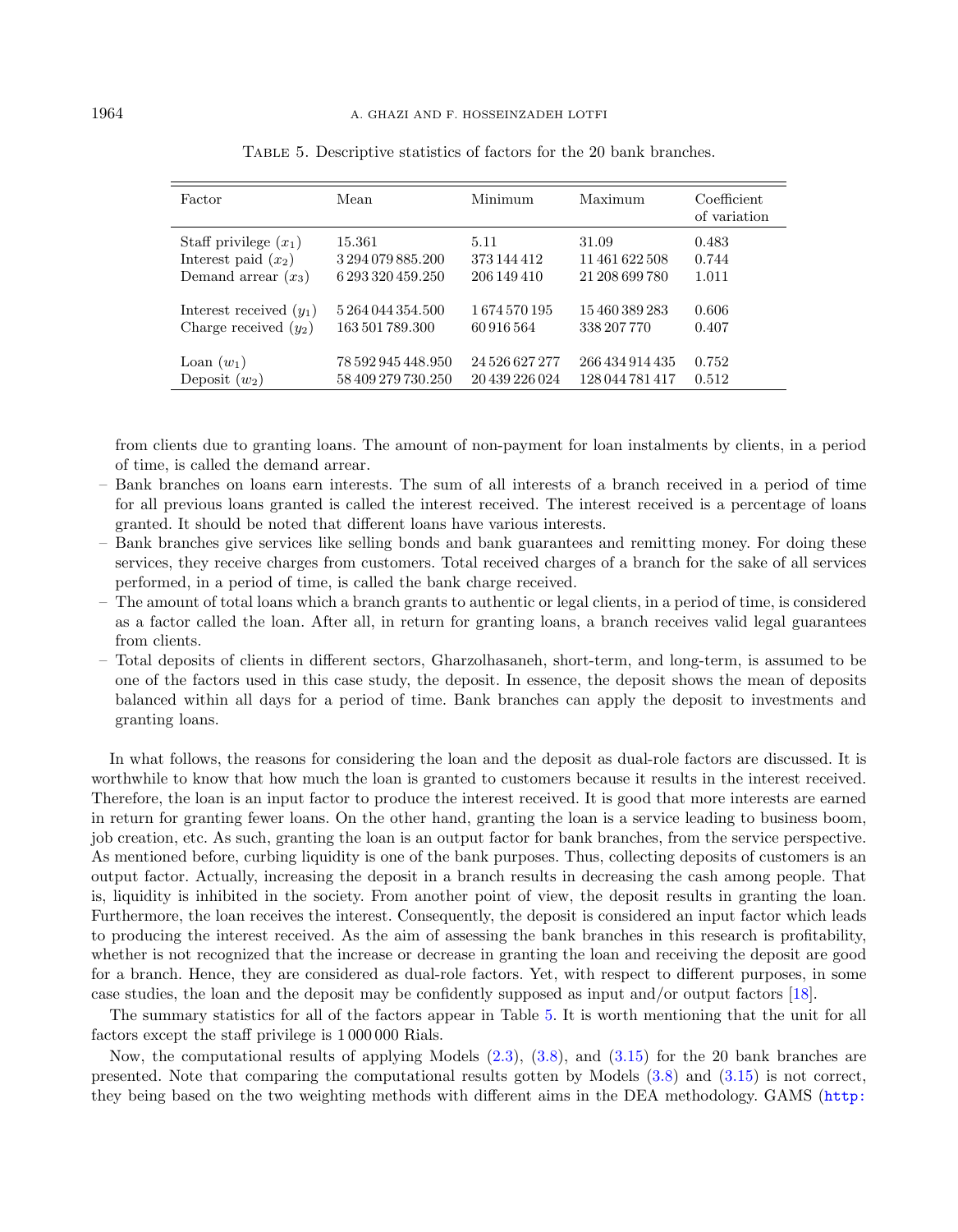| No. of<br>branch | Efficiency<br>score of | Efficiency<br>score of | Efficiency<br>score of |
|------------------|------------------------|------------------------|------------------------|
|                  | Model                  | Model                  | Model                  |
|                  | (2.3)                  | (3.8)                  | (3.15)                 |
| 1                | 0.944                  | 0.777                  | 0.895                  |
| $\boldsymbol{2}$ | 1.000                  | 0.831                  | 0.796                  |
| 3                | 1.000                  | 0.809                  | 0.813                  |
| $\overline{4}$   | 0.998                  | 0.753                  | 0.669                  |
| $\overline{5}$   | 1.000                  | 1.000                  | 1.000                  |
| $\,6$            | 1.000                  | 0.963                  | 1.000                  |
| $\overline{7}$   | 1.000                  | 0.890                  | 0.680                  |
| 8                | 0.987                  | 0.843                  | 0.882                  |
| 9                | 1.000                  | 0.622                  | 0.910                  |
| 10               | 1.000                  | 0.938                  | 1.000                  |
| 11               | 0.912                  | 0.632                  | 0.672                  |
| 12               | 1.000                  | 0.837                  | 0.755                  |
| 13               | 1.000                  | 0.768                  | 0.837                  |
| 14               | 0.917                  | 0.742                  | 0.901                  |
| 15               | 1.000                  | 0.975                  | 0.961                  |
| 16               | 0.919                  | 0.704                  | 0.734                  |
| 17               | 0.895                  | 0.752                  | 0.788                  |
| 18               | 1.000                  | 1.000                  | 1.000                  |
| 19               | 1.000                  | 1.000                  | 1.000                  |
| 20               | 1.000                  | 1.000                  | 0.856                  |
| Mean             | 0.979                  | 0.842                  | 0.857                  |

<span id="page-18-0"></span>Table 6. Results of efficiency scores for the 20 bank branches.

[//www.gams.com](http://www.gams.com)) package is used for the software code of these models. The original data are used within coding these three models. Table [6](#page-18-0) reports the results.

First, the 20 bank branches are assessed by Model [\(2.3\)](#page-4-1). The second column of Table [6](#page-18-0) shows the results of this model. There exist 13 efficient branches. The mean of efficiency scores for all the branches obtained by this model is 0.979.

Owing to the structure and the data set for the 20 bank branches, the decision maker considers a set of bounds for the virtual weighting constraints in Model [\(3.8\)](#page-9-0), e.g.  $\underline{V}_{11} = 0.2$ ,  $\overline{V}_{11} = 0.65$ ,  $\underline{U}_{21} = 0.35$ , and  $\overline{U}_{21} = 0.8$ . The results of efficiency scores acquired by Model [\(3.8\)](#page-9-0) are shown in the third column of Table [6.](#page-18-0) There are 4 efficient branches. The mean of efficiency scores for all the branches gotten by this model is 0.842. Comparing the second and third columns shows that the efficiency score of each branch taken by Model [\(3.8\)](#page-9-0) is not greater than the one obtained by Cook and Zhu's model. Therefore, the new constraints reduce the flexibility of weights and improve the discrimination of the model [\(3.8\)](#page-9-0) than Cook and Zhu's model. The computational results obtained by Model [\(3.8\)](#page-9-0) confirm the properties discussed in Section [3.1.](#page-5-0)

The polyhedral convex cones spanned by the  $k1 = 2$ ,  $k2 = 3$ , and  $k3 = 1$  admissible non-negative direction vectors are considered in  $\mathbb{R}^3$ ,  $\mathbb{R}^2$ , and  $\mathbb{R}^2$  by the decision maker. For instance, the direction vector considered by the decision maker for  $\Gamma$  in the normalized form is  $\{(0.747, 0.253)\}\.$  The results of the cone-ratio weighted DEA model  $(3.15)$  are listed in the last column of Table [6.](#page-18-0) It shows that there exist 5 efficient branches. Comparing the second and forth columns of Table [6](#page-18-0) indicates that the results obtained by Model [\(3.15\)](#page-12-0) have better discrimination power for DMUs than Cook and Zhu's model. Also, the last row of this table confirms this issue. That is, the mean of the 20 efficiency scores is decreased whenever Model [\(3.15\)](#page-12-0) is used instead of Model [\(2.3\)](#page-4-1). By changing the parameters of three polyhedral convex cones  $V, U$ , and Γ, the results are changed. All of the results obtained by Model [\(3.15\)](#page-12-0), in this case study, confirm the theorems proven in Section [3.2.](#page-10-2)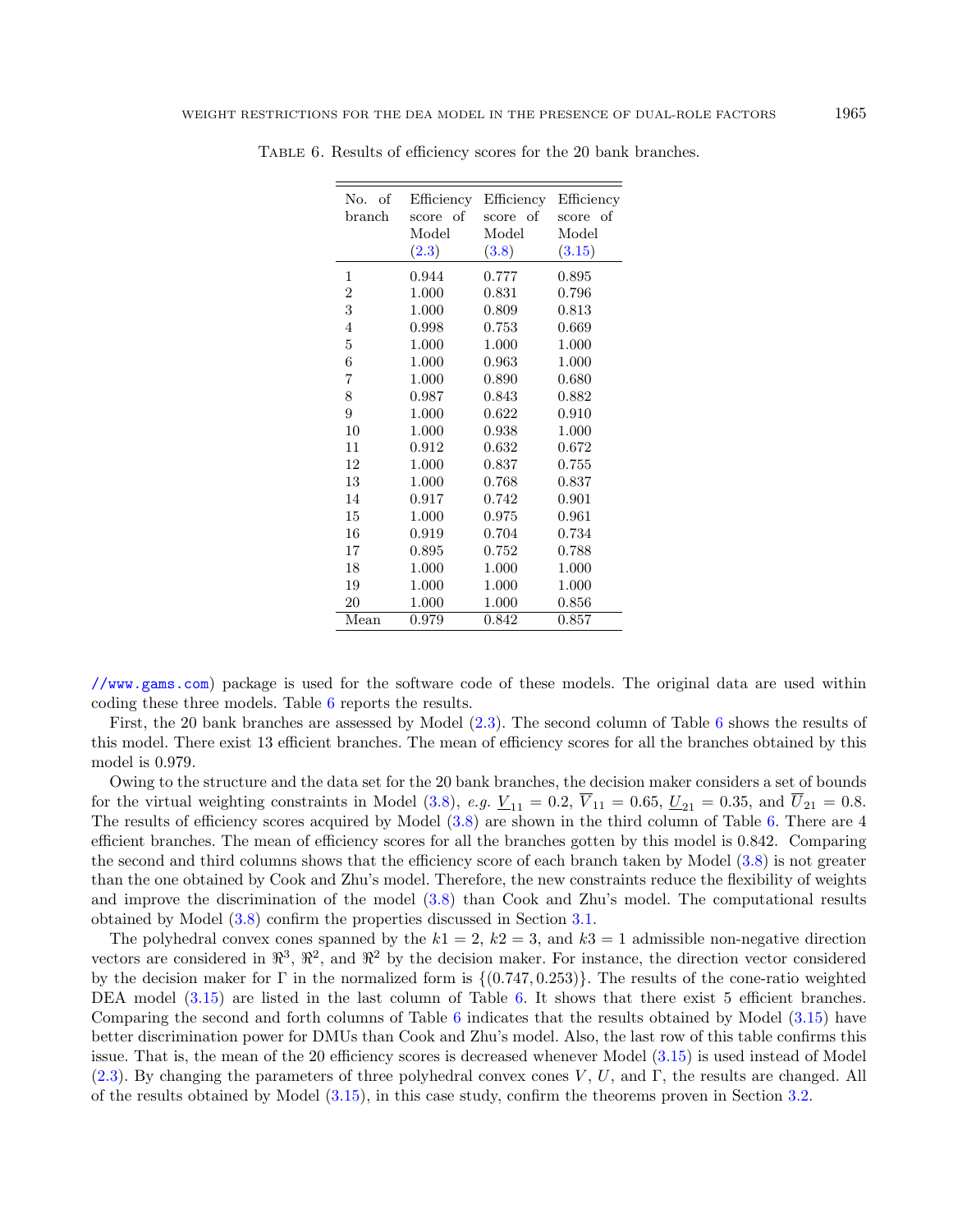<span id="page-19-0"></span>

<span id="page-19-1"></span>FIGURE 3. The efficiency scores obtained by Models  $(2.3)$ ,  $(3.8)$ , and  $(3.15)$ .



Figure 4. The status of dual-role factors.

From a geometrical perspective, Figure [3](#page-19-0) displays the results of efficiency scores obtained by the three models  $(2.3)$ ,  $(3.8)$ , and  $(3.15)$ .

Figure [3](#page-19-0) is geometrically indicated the correctness of the notes stated above.

Now, the results for the status of the two dual-role factors, loan and deposit, are discussed. Models [\(2.3\)](#page-4-1), [\(3.8\)](#page-9-0), and [\(3.15\)](#page-12-0) imply that the loan is an input factor with the contributions 80%, 70%, and 85%, respectively. Also, the results show that the second dual-role factor, deposit, is an output factor with the contributions 60%, 85%, and 50%. Figure [4](#page-19-1) shows the bar charts of the percentages for each dual-role factor obtained by Models  $(2.3)$ ,  $(3.8)$ , and  $(3.15)$ .

To assume the loan and the deposit as the dual-role factors is the best way to increase the system performance as much as possible. However, in the case that they should have explicit roles to improve the system performance, the results obtained show that the loan should be considered as an input factor and the deposit as an output factor. The following results confirm our claim. First, suppose the correct roles for the two dual-role factors; the means of the efficiency scores for the 20 bank branches taken by the CCR DEA models corresponding to Models [\(2.3\)](#page-4-1) and [\(3.8\)](#page-9-0) are 0.970 and 0.815, respectively. Next, consider incorrect roles for them; the means of the efficiency scores are 0.907 and 0.691 generated respectively by the CCR DEA models corresponding to Models [\(2.3\)](#page-4-1) and [\(3.8\)](#page-9-0).

Note that the loan and the deposit fail to have always the input and output roles, respectively. Regarding the data set for this case study, they play these roles but by changing the data set they may have other roles. It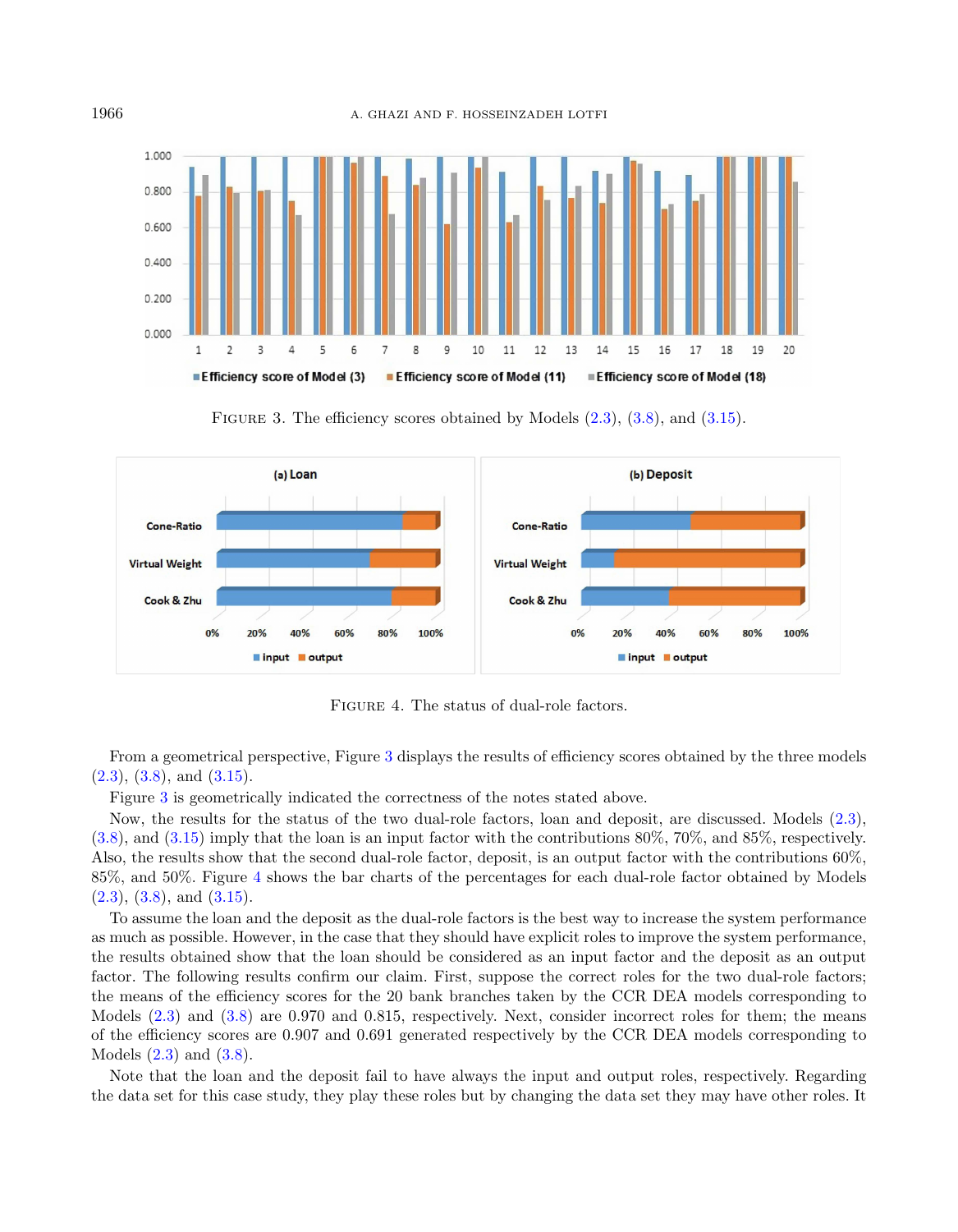is evident that by changing the parameters of Models  $(3.8)$  and  $(3.15)$ , in addition to changing efficiency scores, the results for the status of the dual-role factors will be changed.

## 5. Conclusion

<span id="page-20-15"></span><span id="page-20-10"></span><span id="page-20-6"></span>Conventional DEA models consider the assumption of an explicit designation for each factor whether it is input or output. Still, there exist applications where this assumption is not realistic for some factors, known dual-role factors. In fact, the status of dual-role factors is not clear and they simultaneously play two roles. To date, there exist a good number of papers published for the evaluation of DMUs having dual-role factors apart from input and output factors. However, they are optimistic *i.e.* acquire the highest efficiency score for DMUs. Restricting weights is one of the approaches to overcome this weakness. In the literature of the DEA methodology, there does not exist any model whose contribution is the restriction of dual-role factor weights, even the weighted DEA model in the presence of dual-role factors presented by Farzipoor Saen [\[16\]](#page-20-5). To fill this gap, the current paper addressed this issue. To this end, Cook and Zhu's model [\[12\]](#page-20-4) to evaluate DMUs with dual-role factors was improved using weighting methods. In this study, imposing additional weight restrictions was performed using two different methods, virtual weight restrictions and cone-ratio. The newly weighted DEA models not only do not overestimate the efficiency of the DMUs but also make relatively better discrimination for DMUs. We believe that the models presented could be employed in the real world applications. To prove the claim, the models were separately applied to the Iranian banking sector. Providing the number of cases that a dual-role factor can be considered as an input is equal to the number of cases of output, then some appropriate criteria can be developed. Discussion about these suitable criteria can be considered as a further research topic.

#### **REFERENCES**

- <span id="page-20-19"></span><span id="page-20-18"></span><span id="page-20-13"></span><span id="page-20-7"></span><span id="page-20-2"></span><span id="page-20-1"></span><span id="page-20-0"></span>[1] R. Allen, A. Athanassopoulos, R.G. Dyson and E. Thanassoulis, Weights restrictions and value judgements in data envelopment analysis: evolution, development and future directions. Ann. Oper. Res. 73 (1997) 13–34.
- <span id="page-20-14"></span>[2] A. Amirteimoori and A. Emrouznejad, Flexible measures in production process: a DEA-based approach. RAIRO-Oper. Res. 45 (2011) 63–74.
- <span id="page-20-8"></span>[3] A. Amirteimoori, A. Emrouznejad and L. Khoshandam, Classifying flexible measures in data envelopment analysis: a slackbased measure. Measurement 46 (2013) 4100–4107.
- <span id="page-20-11"></span><span id="page-20-4"></span>[4] A. Athanassopoulos, Service quality and operating efficiency synergies for management control in the provision of financial services: evidence from Greek bank branches. Eur. J. Oper. Res. 98 (1997) 300-312.
- <span id="page-20-16"></span><span id="page-20-3"></span>[5] A. Athanassopoulos and S. Curram, A comparison of data envelopment analysis and artificial neural networks as tools for assessing the efficiency of decision-making units. J. Oper. Res. Soc. 47 (1996) 1000–1016.
- [6] J.E. Beasley, Comparing university departments. Omega 18 (1990) 171–183.
- <span id="page-20-5"></span>[7] J.E. Beasley, Determining teaching and research efficiencies. J. Oper. Res. Soc. 46 (1995) 441–452.
- <span id="page-20-12"></span>[8] A. Charnes, W.W. Cooper and E. Rhodes, Measuring the efficiency of decision making units. Eur. J. Oper. Res. 2 (1978) 428–444.
- <span id="page-20-17"></span>[9] A. Charnes, W.W. Cooper, Q.L. Wei and Z.M. Huang, Cone-ratio data envelopment analysis and multi-objective programming. Int. J. Syst. Sci. 20 (1989) 1099–1118.
- <span id="page-20-9"></span>[10] A. Charnes, W.W. Cooper, Z.M. Huang, D.B. Sun, Polyhedral cone-ratio DEA models with illustrative application to large commercial banks. J. Econ. 46 (1990) 73–91.
- [11] W.C. Chen, Revisiting dual-role factors in data envelopment analysis: derivation and implications. IIE Trans. 46 (2014) 653–663.
- [12] W.D. Cook and J. Zhu, Classifying inputs and outputs in data envelopment analysis. Eur. J. Oper. Res. 180 (2007) 692–699.
- [13] W.D. Cook and J. Zhu, Context-dependent assurance regions in DEA. Oper. Res. 56 (2008) 69–78.
- [14] W.D. Cook, R.H. Green and J. Zhu, Dual-role factors in data envelopment analysis. IIE Trans. 38 (2006) 105–115.
- [15] W.W. Cooper, L.M. Seiford and K. Tone, Introduction to Data Envelopment Analysis and Its Uses With DEA-solver Software and References. Springer, New York (2006).
- [16] R. Farzipoor Saen, Restricting weights in supplier selection decisions in the presence of dual-role factors. Appl. Math. Modell. 34 (2010) 2820–2830.
- [17] M. Halme and P. Korhonen, Restricting weights in value efficiency analysis. Eur. J. Oper. Res. 126 (2000) 175–188.
- [18] M.M. Mostafa, Modeling the efficiency of top Arab banks: a DEA-neural network approach. Expert Syst. App. 36 (2009) 309–320.
- [19] M.J.S. Noveiri, S. Kordrostami and A. Amirteimoori, An alternative DEA approach for evaluating system efficiency in the presence of dual-role factors. Int. J. Ind. Eng. 26 (2019) 123–138.